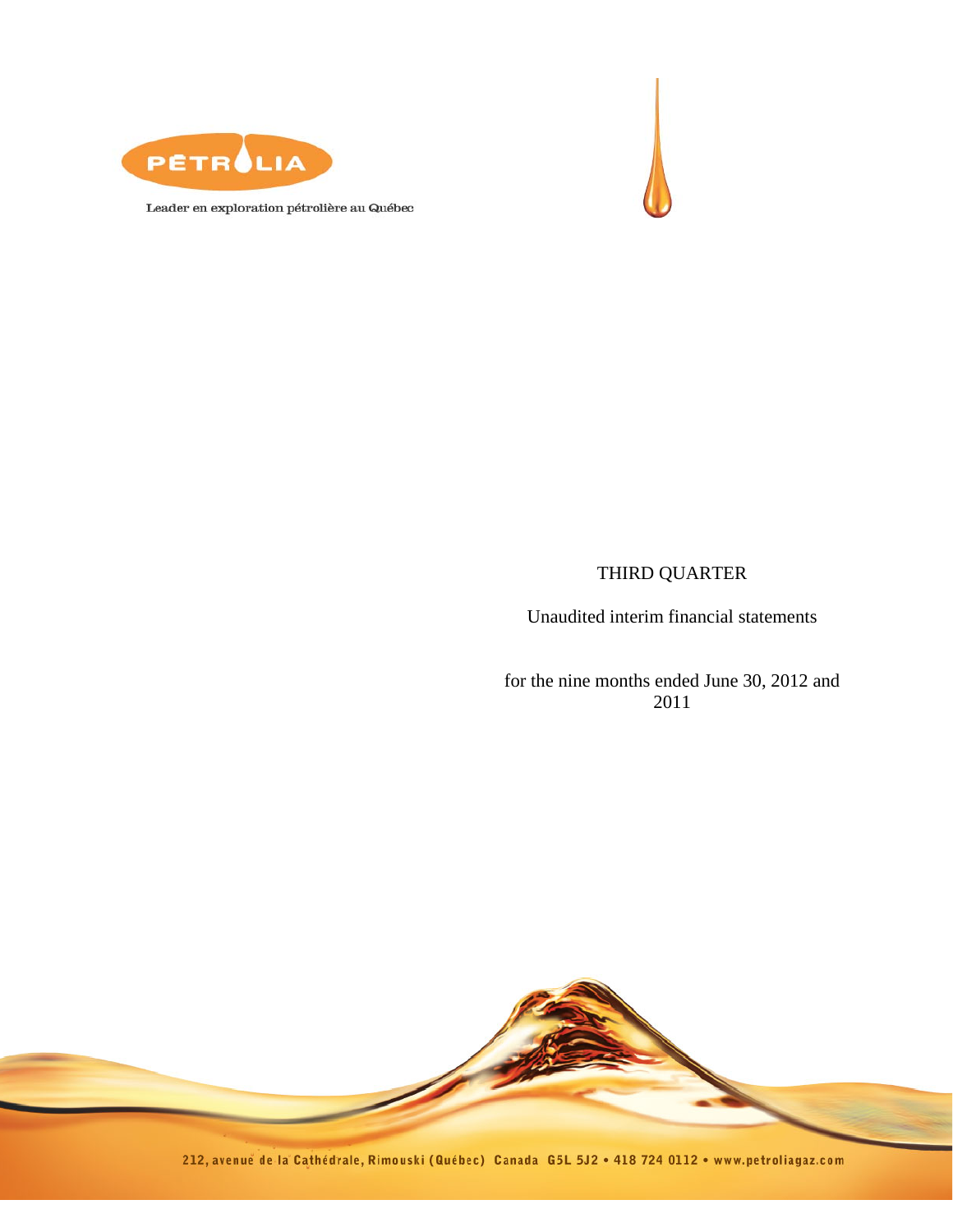

# UNAUDITED INTERIM FINANCIAL STATEMENTS

# FOR THE NINE MONTHS ENDED

JUNE 30, 2012 AND 2011

| 1. |  |
|----|--|
| 2. |  |
| 3. |  |
| 4. |  |
| 5. |  |
| 6. |  |
| 7. |  |
| 8. |  |
|    |  |
|    |  |
|    |  |
|    |  |
|    |  |
|    |  |
|    |  |
|    |  |
|    |  |
|    |  |
|    |  |
|    |  |
|    |  |
|    |  |
|    |  |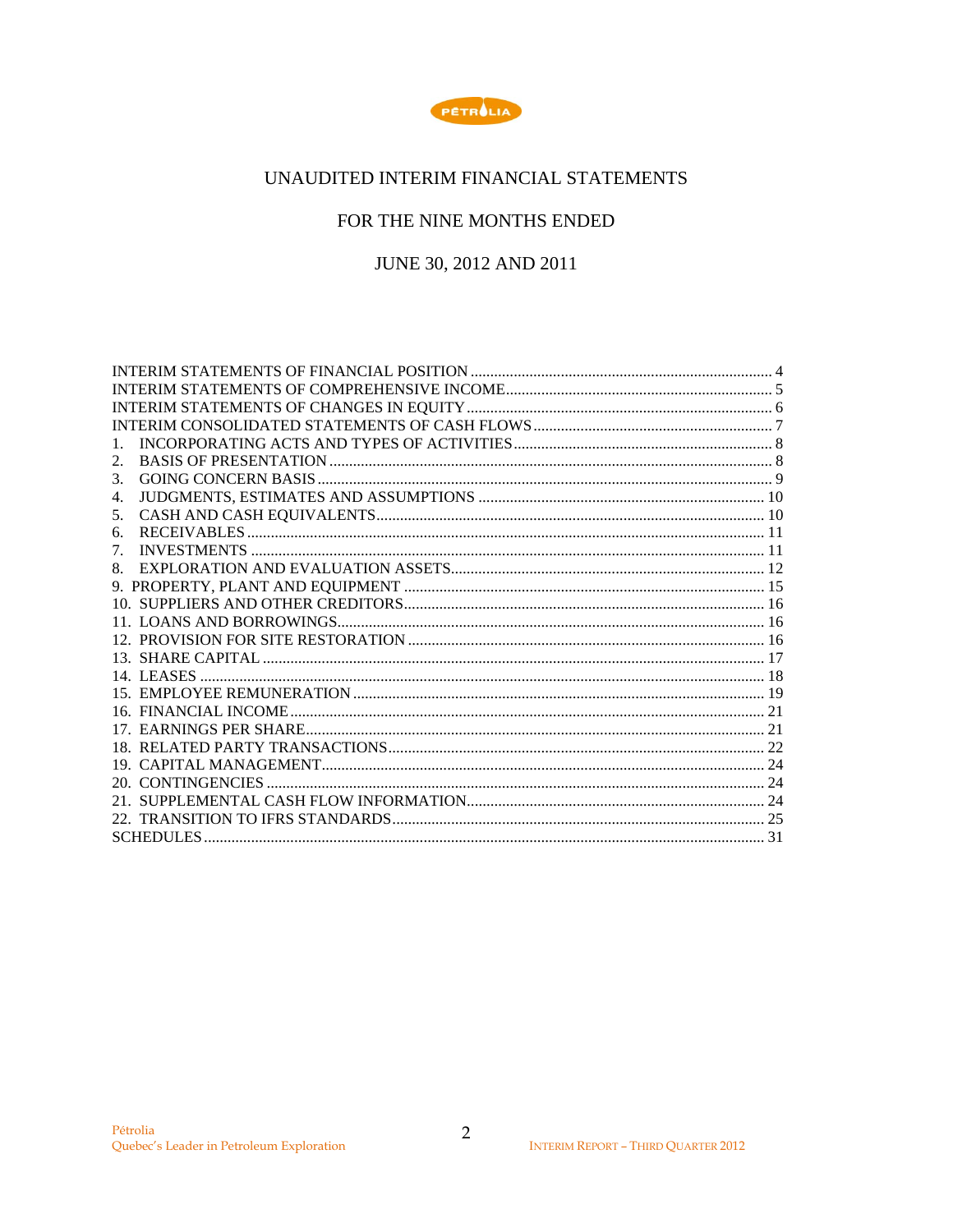

## **UNAUDITED INTERIM FINANCIAL STATEMENTS**

### **FOR THE NINE MONTHS ENDED**

### **JUNE 30, 2012 and 2011**

# **Declaration Concerning the Interim Financial Statements**

The administration prepared Pétrolia Inc.'s interim financial statements for the third quarter ended June 30, 2012 and the corresponding comparative data. No auditing firm has examined or audited these interim financial statements.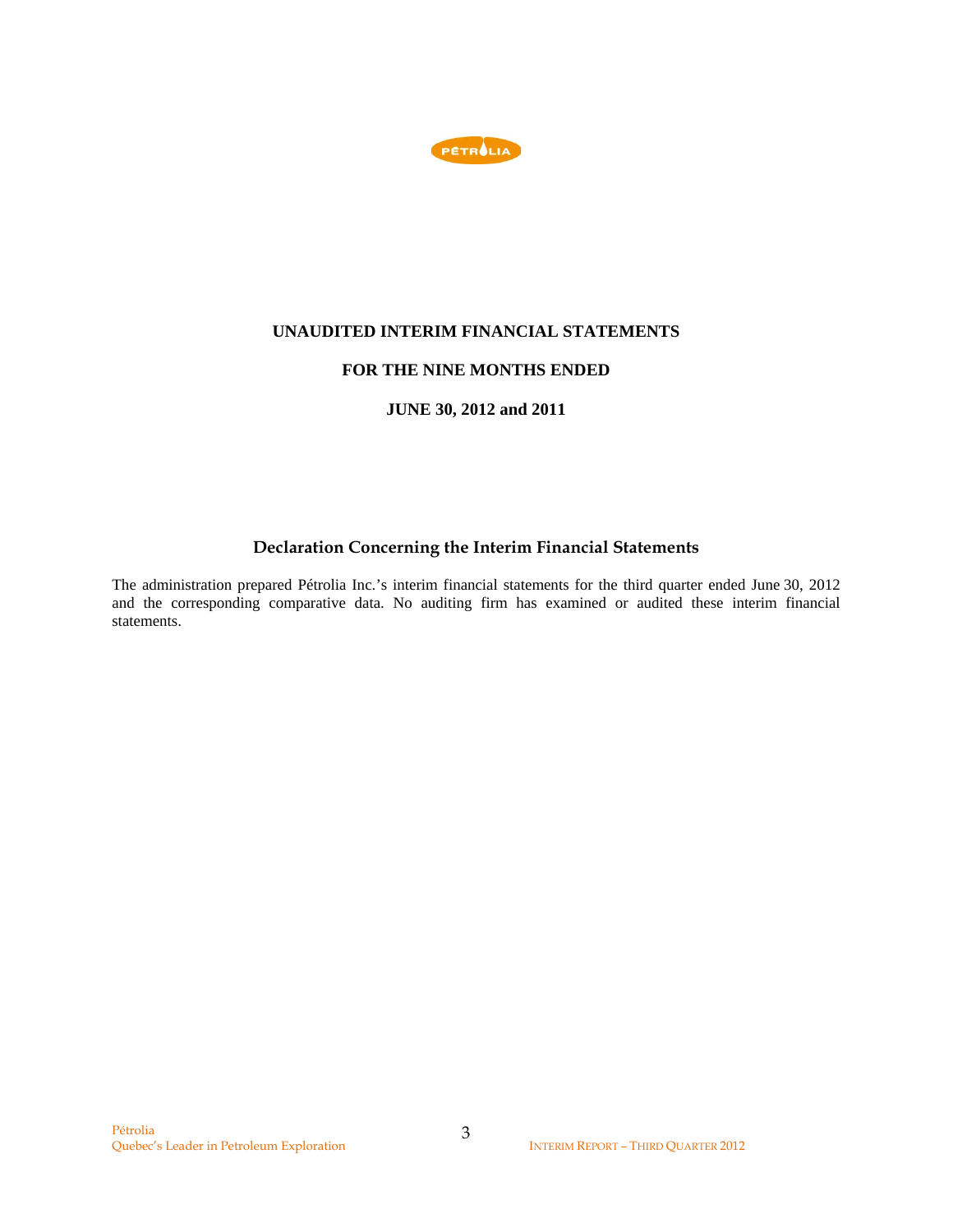

# **INTERIM STATEMENTS OF FINANCIAL POSITION**

(Unaudited – in Canadian dollars)

|                                                                                      | As at June 30,<br>2012<br>\$ | As at September 30,<br>2011<br>\$ |
|--------------------------------------------------------------------------------------|------------------------------|-----------------------------------|
|                                                                                      |                              |                                   |
| <b>ASSETS</b>                                                                        |                              |                                   |
| <b>Current</b>                                                                       |                              |                                   |
| Cash and cash equivalents (Note 5)<br>Receivables (Note 6)                           | 18,993,562<br>1,739,958      | 8,151,034<br>4,617,371            |
| Prepaid expenses                                                                     | 1,049,826                    | 141,158                           |
| <b>Inventories</b>                                                                   | 61,619                       | 61,619                            |
| Investments cashable during the next fiscal year (Note 7)                            | 1,080,000                    | 930,000                           |
|                                                                                      |                              |                                   |
|                                                                                      | 22,924,965                   | 13,901,182                        |
| Non-current                                                                          |                              |                                   |
| Exploration and evaluation assets (Note 8)<br>Property, plant and equipment (Note 9) | 27,772,122<br>1,028,259      | 25,703,789<br>931,779             |
|                                                                                      |                              |                                   |
|                                                                                      | 28,800,381                   | 26,635,568                        |
|                                                                                      |                              |                                   |
|                                                                                      | 51,725,346                   | 40,536,750                        |
|                                                                                      |                              |                                   |
| <b>LIABILITIES</b><br><b>Current</b>                                                 |                              |                                   |
| Suppliers and other creditors (Note 10)                                              | 1,668,895                    | 1,469,518                         |
| Loans and borrowings (Note 11)                                                       |                              | 2,243,310                         |
| Provision for site restoration (Note 12)                                             | 98,000                       | 135,500                           |
|                                                                                      |                              |                                   |
|                                                                                      | 1,766,895                    | 3,848,328                         |
| Non-current                                                                          |                              |                                   |
| Deferred lease inducements                                                           | 107,319                      | 112,273                           |
| Provision for site restoration (Note 12)<br>Deferred tax liabilities                 | 233,678<br>1,548,082         | 233,678<br>2,239,130              |
|                                                                                      |                              |                                   |
|                                                                                      | 1,889,079                    | 2,585,081                         |
|                                                                                      |                              |                                   |
|                                                                                      | 3,655,974                    | 6,433,409                         |
|                                                                                      |                              |                                   |
| <b>EQUITY</b><br>Share capital (Note 13)                                             | 51,485,453                   | 35,452,855                        |
| Other components of equity                                                           | 2,853,451                    | 2,395,117                         |
| Deficit                                                                              | (6,269,532)                  | (3,744,631)                       |
|                                                                                      |                              |                                   |
|                                                                                      | 48,069,372                   | 34,103,341                        |
|                                                                                      |                              |                                   |
|                                                                                      | 51,725,346                   | 40,536,750                        |

Going concern basis (Note 3)

Contingencies (Note 20)

Supplementary notes are an integral part of the interim financial statements

On behalf of the Board

Director Director

(signed) *André Proulx* (signed) *Jaques L. Drouin*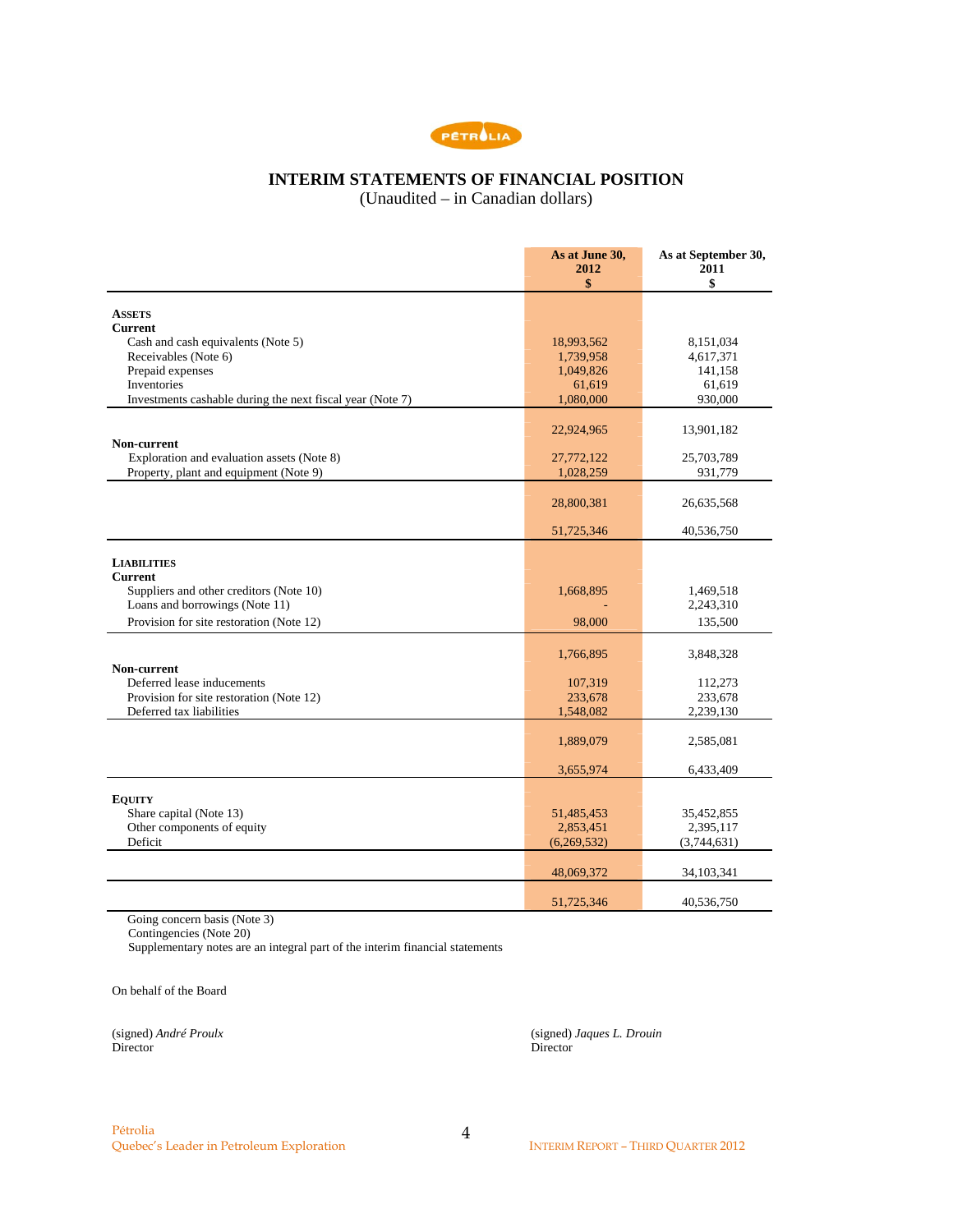

# **INTERIM STATEMENTS OF COMPREHENSIVE INCOME**

(Unaudited – in Canadian dollars)

|                                                                                                                                               | For the three months ended<br><b>June 30,</b> |                                  |                                   | For the nine months ended<br><b>June 30,</b> |
|-----------------------------------------------------------------------------------------------------------------------------------------------|-----------------------------------------------|----------------------------------|-----------------------------------|----------------------------------------------|
|                                                                                                                                               | 2012<br>\$                                    | 2011<br>\$                       | 2012<br>\$                        | 2011<br>\$                                   |
| <b>REVENUE</b>                                                                                                                                |                                               |                                  |                                   |                                              |
| Rental income<br>Project management                                                                                                           | 3,138<br>444                                  | 17,708                           | 9,126<br>22,622                   | 17,708                                       |
|                                                                                                                                               | 3,582                                         | 17,708                           | 31,748                            | 17,708                                       |
| <b>ADMINISTRATIVE EXPENSES (Schedule A)</b><br><b>OPERATING EXPENSES (Schedule B)</b><br>FINANCIAL INCOME AND FINANCIAL EXPENSES (Schedule C) | 886,728<br>84,478<br>(45, 419)                | 784,356<br>(11, 552)<br>(10,981) | 2,725,970<br>160.190<br>(132,946) | 1,722,100<br>55,441<br>(16, 232)             |
|                                                                                                                                               | 925,787                                       | 761,824                          | 2,753,214                         | 1,761,309                                    |
| <b>LOSS BEFORE OTHER ITEMS AND INCOME TAXES</b>                                                                                               | (922, 205)                                    | (744, 116)                       | (2,721,466)                       | (1,743,601)                                  |
| <b>OTHER ITEMS</b><br>Gain (loss) on disposal of interest in certain licences                                                                 |                                               | (71, 851)                        | (494, 486)                        | 5,386,457                                    |
| <b>NET INCOME (LOSS) BEFORE TAXES</b>                                                                                                         | (922, 205)                                    | (815,967)                        | (3,215,952)                       | 3,642,856                                    |
| Deferred tax expense                                                                                                                          | (247, 173)                                    | (143, 456)                       | (691,048)                         | (1,219,204)                                  |
| NET INCOME (LOSS) AND COMPREHENSIVE INCOME (LOSS) FOR THE<br><b>PERIOD</b>                                                                    | (675,032)                                     | (672, 511)                       | (2,524,904)                       | 2,423,652                                    |
| <b>BASIC NET EARNINGS (NET LOSS) PER SHARE</b><br><b>DILUTED NET EARNINGS (NET LOSS) PER SHARE</b>                                            | (0.012)<br>(0.012)                            | (0.013)<br>(0.013)               | (0.045)<br>(0.045)                | 0.048<br>0.043                               |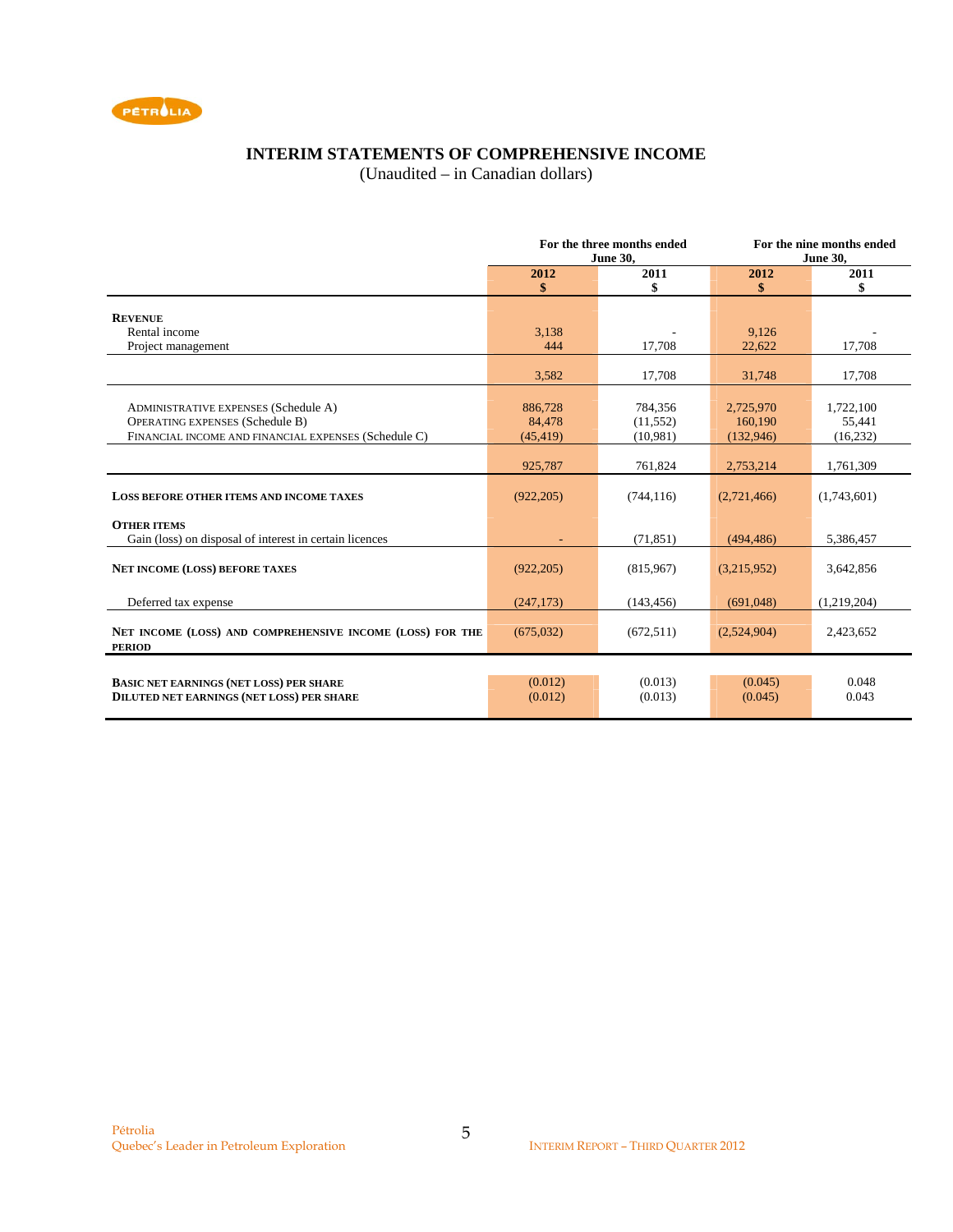

### **INTERIM STATEMENTS OF CHANGES IN EQUITY**

(Unaudited – in Canadian dollars)

|                                                 | <b>Share</b><br>capital | Contributed<br>surplus   | <b>Deficit</b> | <b>Total</b><br>equity |
|-------------------------------------------------|-------------------------|--------------------------|----------------|------------------------|
|                                                 | \$                      | \$                       | \$             | \$                     |
| <b>Unaudited balance at October 1, 2010</b>     | 30,416,651              | 2,083,981                | (5,895,007)    | 26,605,625             |
| Debt repayment                                  | 33,750                  |                          |                | 33,750                 |
| Exercise of options                             | 595,662                 | (118, 376)               |                | 477,286                |
| Warrants exercised                              | 326,746                 |                          |                | 326,746                |
| Stock issuance costs                            | (252)                   |                          |                | (252)                  |
| Share-based compensation                        |                         | 495,218                  |                | 495,218                |
| Comprehensive income                            |                         |                          | 2,423,652      | 2,423,652              |
| Unaudited balance at June 30, 2011              | 31,372,557              | 2,460,823                | (3,471,355)    | 30,362,025             |
| <b>Audited balance at</b><br>September 30, 2011 | 35,452,855              | 2,395,117                | (3,744,631)    | 34,103,341             |
| Warrants exercised                              | 1,094,140               |                          |                | 1,094,140              |
| Exercise of options                             | 460,208                 | (181, 358)               |                | 278,850                |
| Stock issued                                    | 15,000,003              |                          |                | 15,000,003             |
| Stock issuance costs                            | (521, 750)              |                          |                | (521,750)              |
| Share-based compensation                        |                         | 639,692                  |                | 639,692                |
| Net and comprehensive loss                      |                         | $\overline{\phantom{a}}$ | (2,524,904)    | (2,524,904)            |
| <b>Unaudited balance as at June 30, 2012</b>    | 51,485,456              | 2,853,451                | (6,269,532)    | 48,069,372             |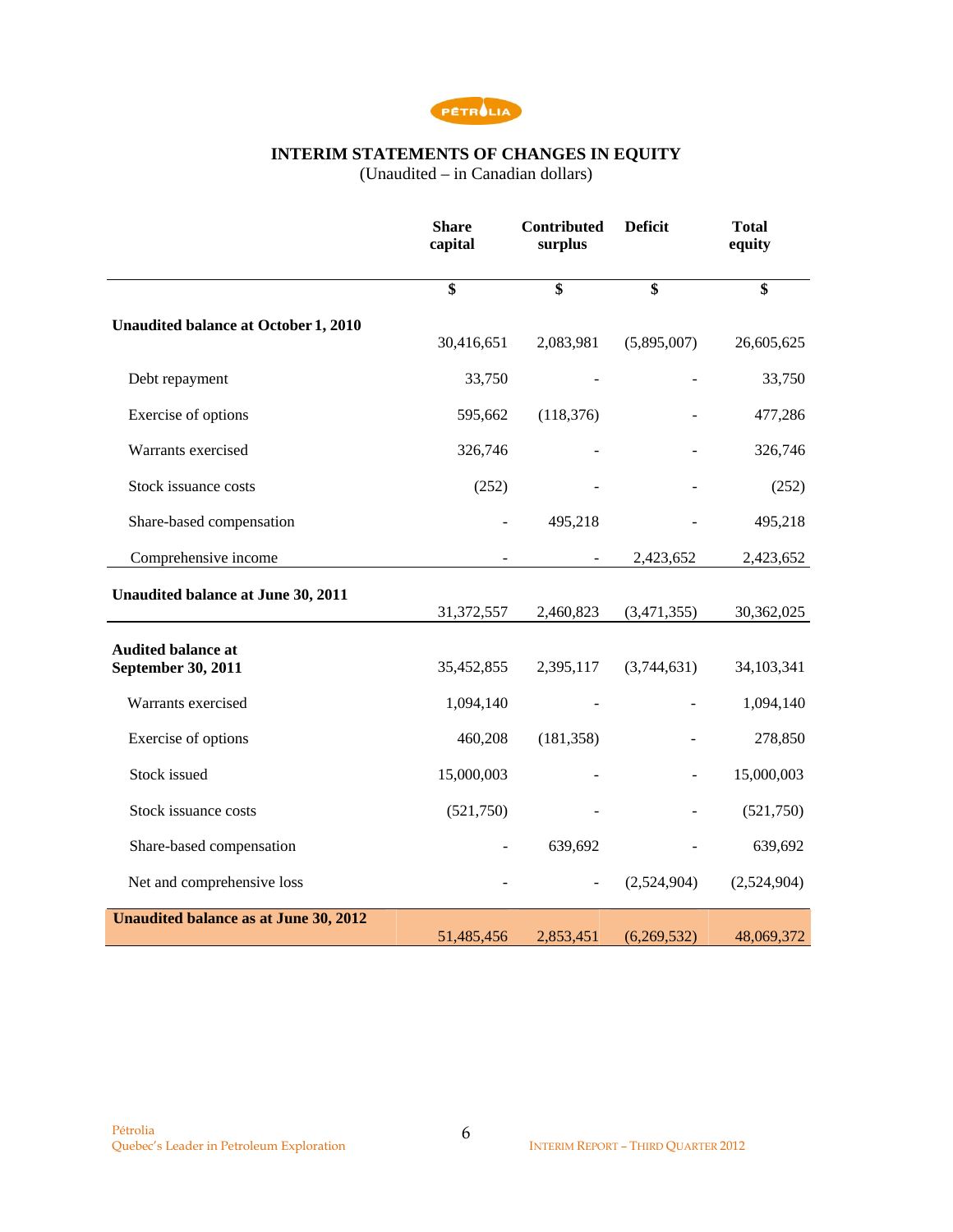

# **INTERIM CONSOLIDATED STATEMENTS OF CASH FLOWS**

(Unaudited – in Canadian dollars)

|                                                             | For the nine months ended<br><b>June 30,</b> |             |  |
|-------------------------------------------------------------|----------------------------------------------|-------------|--|
|                                                             | 2012                                         | 2011        |  |
|                                                             | \$                                           | \$          |  |
|                                                             |                                              |             |  |
| <b>OPERATING ACTIVITIES</b>                                 |                                              |             |  |
| Net income (net loss)                                       | (2,524,904)                                  | 2,423,652   |  |
| Items not affecting cash:                                   |                                              |             |  |
| Depreciation of property, plant and equipment               | 189,611                                      | 60,591      |  |
| Deferred tax expense                                        | (691,048)                                    | 1,219,204   |  |
| Share-based compensation                                    | 458,334                                      | 453,893     |  |
| Depreciation of deferred rental incentives                  | (4,954)                                      |             |  |
| Gain on disposal of interest in certain licences            |                                              | (5,386,457) |  |
|                                                             | (2,572,961)                                  | (1,229,117) |  |
| Net change in non-cash working capital items:               |                                              |             |  |
| Receivables                                                 | (56, 679)                                    | (352, 615)  |  |
| Prepaid expenses                                            | (908, 668)                                   | 15,998      |  |
| Inventories                                                 |                                              | (67, 248)   |  |
| Suppliers and other creditors                               | 153,536                                      | 99,805      |  |
|                                                             |                                              |             |  |
| <b>FINANCING ACTIVITIES</b>                                 | (811, 811)                                   | (304,060)   |  |
| Issuance of shares                                          | 16,554,348                                   | 832,786     |  |
| Share issuance costs                                        |                                              |             |  |
|                                                             | (521,750)                                    | (252)       |  |
| Repayment of bank debt                                      | (2,243,310)                                  |             |  |
|                                                             | 13,789,288                                   | 832,534     |  |
|                                                             |                                              |             |  |
| <b>INVESTING ACTIVITIES</b>                                 |                                              |             |  |
| Acquisition of property, plant and equipment                | (129, 560)                                   | (398, 041)  |  |
| Acquisition of investments                                  | (150,000)                                    |             |  |
| Disposal of interest in certain licences                    |                                              | 6,690,000   |  |
| Expenses for disposal of interest in certain licences       |                                              | (597, 832)  |  |
| Acquisition of oil and gas properties                       | (1,734,210)                                  | 111,460     |  |
| Increase in deferred exploration expenses net of deductions | 2,451,782                                    | (1,140,317) |  |
|                                                             | 438,012                                      | 4,442,350   |  |
| <b>INCREASE (DECREASE) IN CASH AND CASH EQUIVALENTS</b>     | 10,842,528                                   | 3,741,707   |  |
|                                                             |                                              |             |  |
| CASH AND CASH EQUIVALENTS, BEGINNING OF PERIOD              | 8,151,034                                    | 1,949,055   |  |
| CASH AND CASH EQUIVALENTS, END OF PERIOD (Note 5)           | 18,993,562                                   | 5,690,762   |  |
| CASH AND CASH EQUIVALENTS ARE MADE UP OF THE FOLLOWING:     |                                              |             |  |
| Cash                                                        | 337,411                                      | 505,483     |  |
| Guaranteed investment certificates (redeemable at any time) | 5,354,331                                    | 5,184,279   |  |
| Money market fund                                           | 13,301,820                                   | 1,000       |  |
|                                                             | 18,993,562                                   | 5,690,762   |  |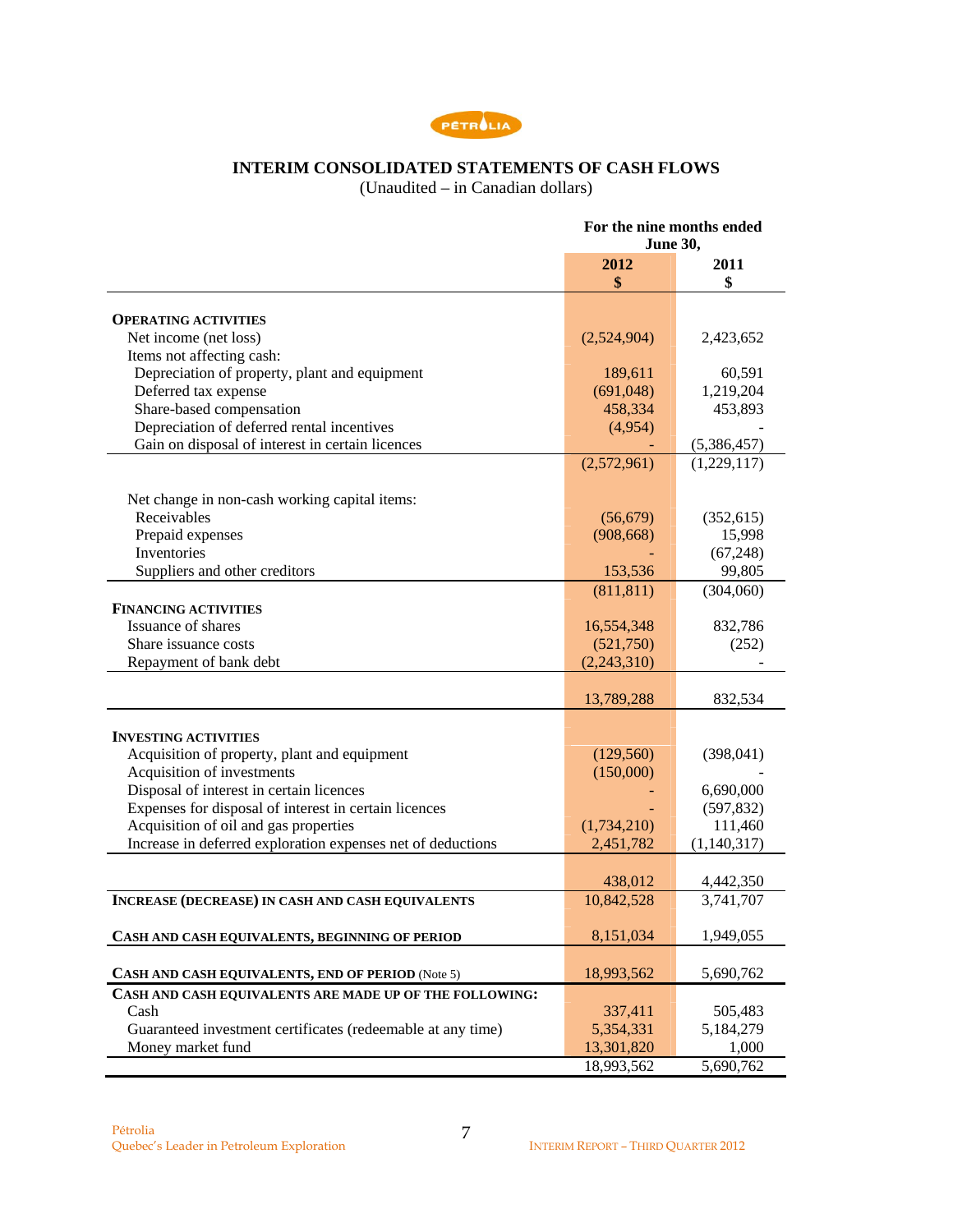### **1. INCORPORATING ACTS AND TYPES OF ACTIVITIES**

The Company, incorporated under part 1A of the Quebec *Companies Act* and subject to the provisions of the Quebec *Business Corporations Act*, serves as a petroleum and gas exploration company. It has been listed on the TSX-V Venture Exchange since February 16, 2005 under the symbol PEA. Its head office is located at 212 Avenue de la Cathédrale, Rimouski, Quebec, G5L 5J2.

The oil and gas properties held by the Company are currently in the exploration phase, and the Company's longterm profitability is tied in part to the cost and success of the exploration programs and subsequent development. The Company has not yet established whether its properties contain economically feasible reserves.

Financial statements from the reporting period ended June 30, 2012 (including comparative statements) were approved for publication by the Board of Directors on August 22, 2012.

### **2. BASIS OF PRESENTATION**

### **Basis of presentation**

These financial statements were prepared in accordance with IAS 34, "Interim Financial Reporting." They are part of the period covered by the first financial statements presented according to IFRS and IFRS 1, *First-Time Adoption of International Financial Reporting Standards* was applied. The effect of the changeover to IFRS on the statement of financial position and cash flows presented by the Company is explained in Note 22.

The preparation of interim condensed financial statements in accordance with IAS 34 resulted in changes to the accounting policies as compared with the most recent annual financial statements prepared under Canadian Generally Accepted Accounting Principles ("GAAP").

The IFRS accounting policies set out in the Company's financial statements for the quarter ended December 31, 2011 have been consistently applied to each of the periods presented. They were also applied in preparing the statement of financial position as at October 1, 2010 for the purpose of transition to IFRS, as required by IFRS 1. Please refer to Note 4 of the Company's interim financial statement for the quarter ended December 31, 2011 for a full description of the Company's main accounting practices.

The preparation of financial statements in conformity with IAS 34 guidelines requires the use of certain critical accounting estimates. It also requires management to exercise its judgment in the process of applying the Company's accounting policies. The areas involving a higher degree of judgment or complexity, or areas where assumptions and estimates are significant, are disclosed in Note 5 of the financial statements for the quarter ended December 31, 2011, and also apply to the nine months ended June 30, 2012.

These financial statements were prepared under the historical cost method, with the exception of some financial instruments, which are measured at fair value. Historical cost is generally based on the fair value of the consideration given in exchange for assets at the time of the transaction.

These interim financial statements are intended to provide an update on the latest complete set of annual financial statements and on the interim financial statements prepared under IFRS, i.e. for the quarter ended December 31, 2011. Consequently, they do not include all the information required for annual financial statements and should be read in conjunction with Pétrolia's last audited annual financial statements and first interim financial statements prepared under IFRS, i.e. for the quarter ended December 31, 2011.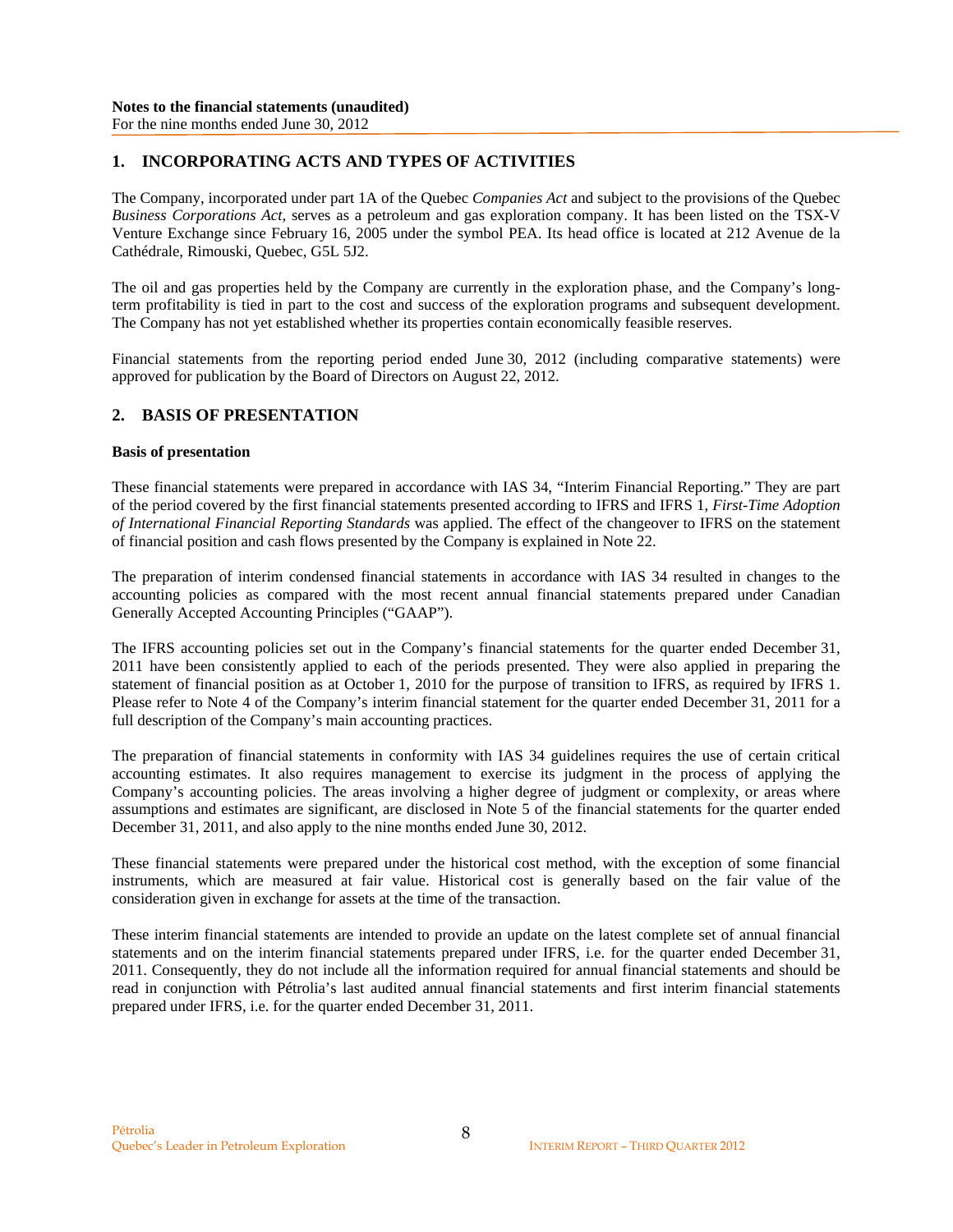### **Standards and interpretations issued but not yet effective**

The following standards and amendments to existing standards have been published and are mandatory for the Company's accounting periods beginning on or after January 1, 2013, with earlier application permitted:

- IFRS 9, *Financial Instruments*, covers the classification and measurement of financial assets and financial liabilities.
- IFRS 10, *Consolidated Financial Statements*, ("IFRS 10") and IFRS 12, *Disclosure of Interests in Other Entities,* ("IFRS 12"). The first standard replaces IAS 27, *Consolidated and Separate Financial Statements* and SIC-12, *Consolidation – Special Purpose Entities*, and establishes principles for identifying when an entity controls other entities. The second standard establishes comprehensive disclosure requirements for all forms of interests in other entities, including joint arrangements, associates, and special purpose vehicles.
- IFRS 11, *Joint Arrangements*, ("IFRS 11") replaces IAS 31, *Interests in Joint Ventures*, and SIC-13, *Jointly Controlled Entities – Non-monetary Contributions by Venturers*, and requires a single method to account for interests in jointly controlled entities.
- Amended and re-titled IAS 27, *Separate Financial Statements*, and IAS 28, *Investments in Associates and Joint Ventures*, as a consequence of the new IFRS 10, IFRS 11 and IFRS 12.
- IFRS 13, *Fair Value Measurement,* provides a single source of fair value measurement and disclosure requirements in IFRS.
- Amendments to IAS 1, *Presentation of Financial Statements*, to require entities to group items within other comprehensive income that may be reclassified to net income.

The Company is currently evaluating the impact of adopting these standards and amendments on its financial statements.

### **3. GOING CONCERN BASIS**

The interim financial statements have been prepared on a going concern basis, which assumes that the Company will be able to realize its assets and discharge its liabilities in the normal course of business in the foreseeable future.

Given that the Company has not yet found properties with economically viable hydrocarbon reserves, the Company has not generated income or cash flow from its operations to date.

The Company's ability to continue future operations is dependent on management's ability to secure additional financing to fund exploration of its oil properties. While management has been successful on this front in the past, there can be no assurance it will be able to do so in the future. The Company has not yet determined whether its discoveries will be profitable.

Neither the carrying amounts of the assets and liabilities, revenues and expenses presented in the interim financial statements nor the classification used on the statement of financial position have been adjusted, as would be required if the going concern assumption was not appropriate. Such adjustments could be material. Management did not take these adjustments into account as it believes in the validity of the going concern assumption.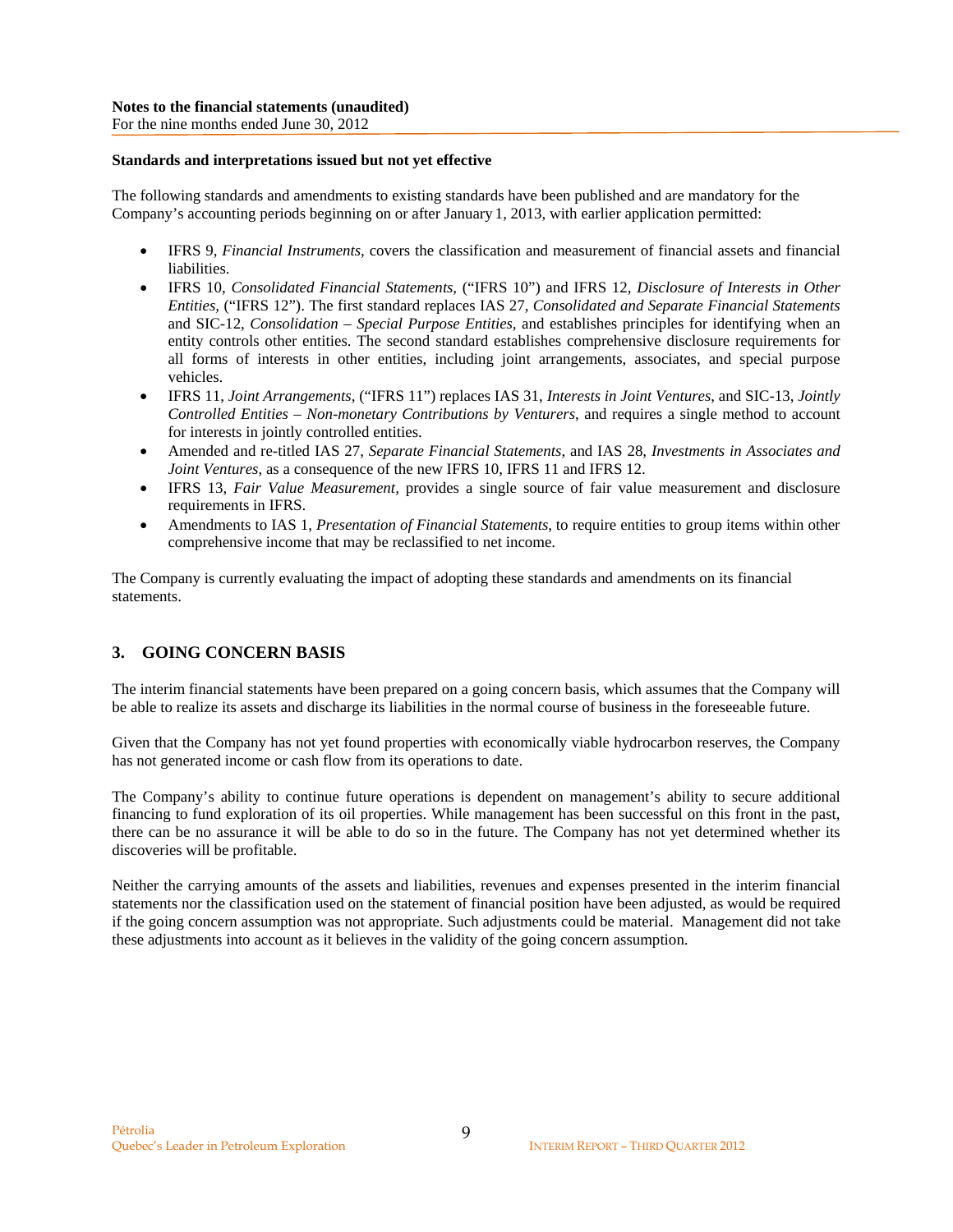# **4. JUDGMENTS, ESTIMATES AND ASSUMPTIONS**

The preparation of the financial statements in conformity with IFRS requires management to make judgments, estimates and assumptions that affect the reported amounts of assets and liabilities and contingent liabilities at the date of the financial statements and reported amounts for revenues and expenses during the reporting period. The Company also makes estimates and assumptions concerning the future. Making estimates requires using judgment based on various assumptions and other factors such as experience and current and projected economic conditions. Actual results may differ from these estimates.

The areas that require significant estimates and assumptions are set out in the financial statements for the quarter ended December 31, 2011.

Estimates and underlying assumptions are continuously evaluated and are based on management's experience and other factors, including expectations of future events that are believed to be reasonable under the circumstances.

# **5. CASH AND CASH EQUIVALENTS**

Cash and cash equivalents include the following items:

|                                       | As at<br><b>June 30,</b><br>2012<br>\$ | As at<br>September 30,<br>2011<br>\$ |
|---------------------------------------|----------------------------------------|--------------------------------------|
| Bank balances and cash in hand        | 337,411                                | 695,699                              |
| Guaranteed investment certificates    | 5,354,331                              | 7,454,331                            |
| Money market fund                     | 13,301,820                             | 1,004                                |
| Less: cash held for exploration $(1)$ |                                        |                                      |
| Cash and cash equivalents             | 18,993,562                             | 8,151,034                            |

(1)

Cash held for exploration represents proceeds from financing not yet incurred related to flow-through shares. According to restrictions imposed under financing arrangements, the Company must allocate these funds to the exploration of oil properties.

On June 30, 2012, cash and cash equivalents included guaranteed investment certificates with interest between 1.75% and 2.4% (1.75% and 2.4% on September 30, 2011), expiring between December 22, 2012 and May 8, 2013. These instruments are cashable at any time without penalty.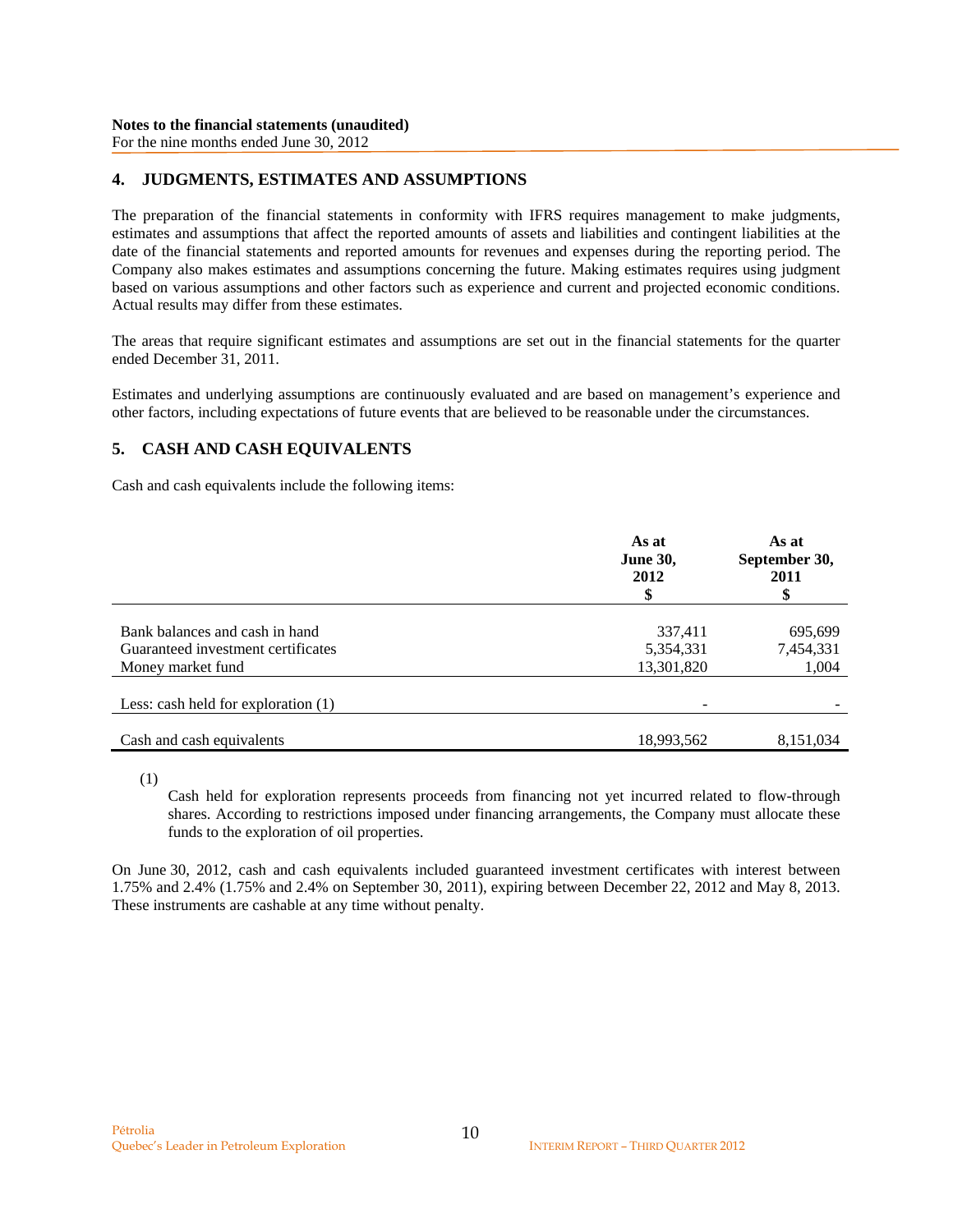# **6. RECEIVABLES**

|                        | As at<br><b>June 30,</b><br>2012<br>\$ | As at<br>September 30,<br>2011<br>\$ |
|------------------------|----------------------------------------|--------------------------------------|
| Partner                |                                        |                                      |
|                        | 648,105                                | 981,613                              |
| Consumer tax credits   | 125,616                                | 41,847                               |
| Tax credits receivable | 783,909                                | 3,318,935                            |
| Interest receivable    | 90,134                                 | 114,763                              |
| Other                  | 92,194                                 | 160,213                              |
|                        | 1,739,958                              | 4,617,371                            |

Tax credits relate to claims that have not yet been examined by tax authorities.

All amounts show short-term maturities. Their net carrying value corresponds to a reasonable approximation of their fair value.

# **7. INVESTMENTS**

|                                                                                        | As at<br><b>June 30,</b><br>2012<br>\$ | As at<br>September 30,<br>2011 |
|----------------------------------------------------------------------------------------|----------------------------------------|--------------------------------|
| Guaranteed investment certificate, 2.40%, cashable<br>July 2011 and expiring July 2012 | 1,080,000                              | 930,000                        |
|                                                                                        | 1,080,000                              | 930,000                        |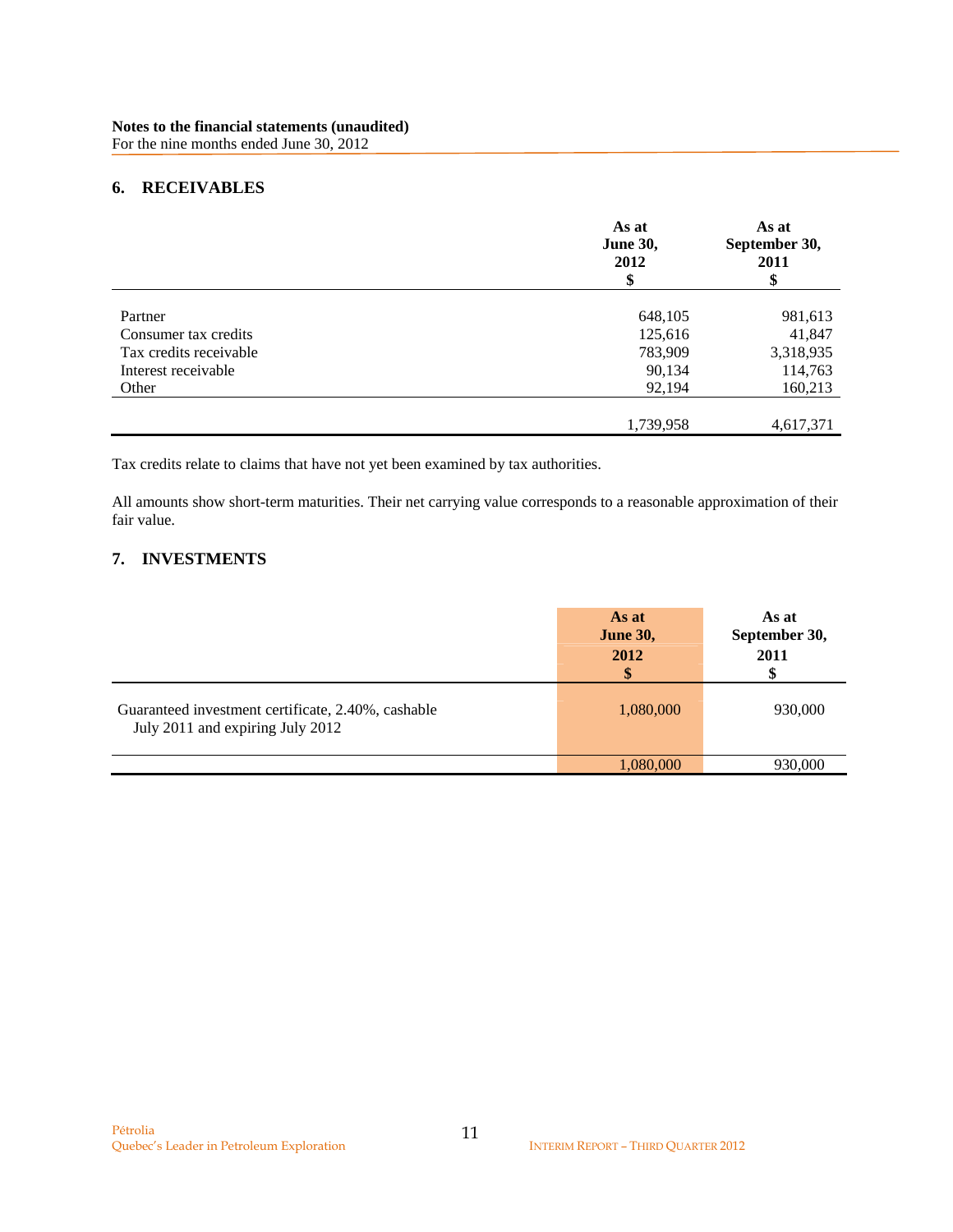For the nine months ended June 30, 2012

# **8. EXPLORATION AND EVALUATION ASSETS**

#### **Oil and gas properties**

|                                              | September 30,<br>2011<br>\$ | Write-off<br>\$ | <b>Additions</b><br>\$ | <b>June 30,</b><br>2012<br>\$ |
|----------------------------------------------|-----------------------------|-----------------|------------------------|-------------------------------|
|                                              |                             |                 |                        |                               |
| Quebec                                       |                             |                 |                        |                               |
| Anticosti <sup>1</sup>                       | 296,297                     |                 | 44,578                 | 340,875                       |
| Gastonguay                                   | 664,398                     |                 |                        | 664,398                       |
| Gaspésia - Edgar - Marcel - Tremblay         | 404,933                     |                 |                        | 404,933                       |
| Gaspé $1$                                    | 1,635,540                   |                 | 1,696,943              | 3,332,483                     |
| <b>New Brunswick</b>                         |                             |                 |                        |                               |
| Dalhousie                                    | 146,837                     | (7,311)         |                        | 139,526                       |
| Oil and gas property totals                  | 3,148,005                   | (7, 311)        | 1,741,521              | 4,882,215                     |
| <b>Exploration expenses</b>                  |                             |                 |                        |                               |
|                                              | September 30,               |                 |                        | <b>June 30,</b>               |
|                                              | 2011                        | Write-off       | <b>Additions</b>       | 2012                          |
|                                              | \$                          | \$              | \$                     | \$                            |
| <b>Ouebec</b>                                |                             |                 |                        |                               |
| Anticosti                                    | 6,341,925                   |                 | 192,877                | 6,534,802                     |
| Gastonguay                                   | 74,638                      |                 | 397                    | 75,035                        |
| Gaspésia - Edgar - Marcel - Tremblay         | 3,730,267                   |                 | 39,017                 | 3,769,284                     |
| Gaspé                                        | 2,450,597                   |                 | 176,513                | 2,627,110                     |
| Bourque project                              | 3,668,983                   |                 | 171,432                | 3,840,415                     |
| Haldimand project                            | 11,198,581                  |                 | 1,849,983              | 13,048,564                    |
| Tar Point No. 1 project                      | 4,955,679                   |                 | 324,731                | 5,280,410                     |
| <b>New Brunswick</b>                         |                             |                 |                        |                               |
| Dalhousie                                    | 1,143,494                   | (281, 778)      |                        | 861,716                       |
|                                              | 33,564,164                  | (281, 778)      | 2,754,950              | 36,037,336                    |
|                                              |                             |                 |                        |                               |
| Less:                                        |                             |                 |                        |                               |
| Exploration subsidies and                    |                             |                 |                        |                               |
| partner contributions                        |                             |                 |                        |                               |
| Anticosti                                    | 2,280,008                   |                 | 67,013                 | 2,347,021                     |
| Gastonguay                                   | 18,796                      |                 | 112<br>11.404          | 18,908                        |
| Gaspésia - Edgar - Marcel - Tremblay         | 411,354                     |                 |                        | 422,758                       |
| Gaspé                                        | 550,176                     |                 | 64,461                 | 614,637                       |
| Bourque project                              | 3,060,535                   |                 | 58,898                 | 3,119,433                     |
| Haldimand project<br>Tar Point No. 1 project | 3,667,265<br>796,565        |                 | 1,616,005<br>291,703   | 5,283,270<br>1,088,268        |
| Dalhousie                                    |                             |                 |                        |                               |
|                                              | 6,922                       |                 |                        | 6,922                         |
|                                              | 10.791621                   |                 | 2.109.596              | 12,901,217                    |
| Income from evaluation of oil reserves:      |                             |                 |                        |                               |
| Gaspé                                        |                             |                 |                        |                               |
| Haldimand project                            | 216,759                     |                 | 29,453                 | 246,212                       |
| Total exploration expenses                   | 22,555,784                  | (281, 778)      | 615,901                | 22,889,907                    |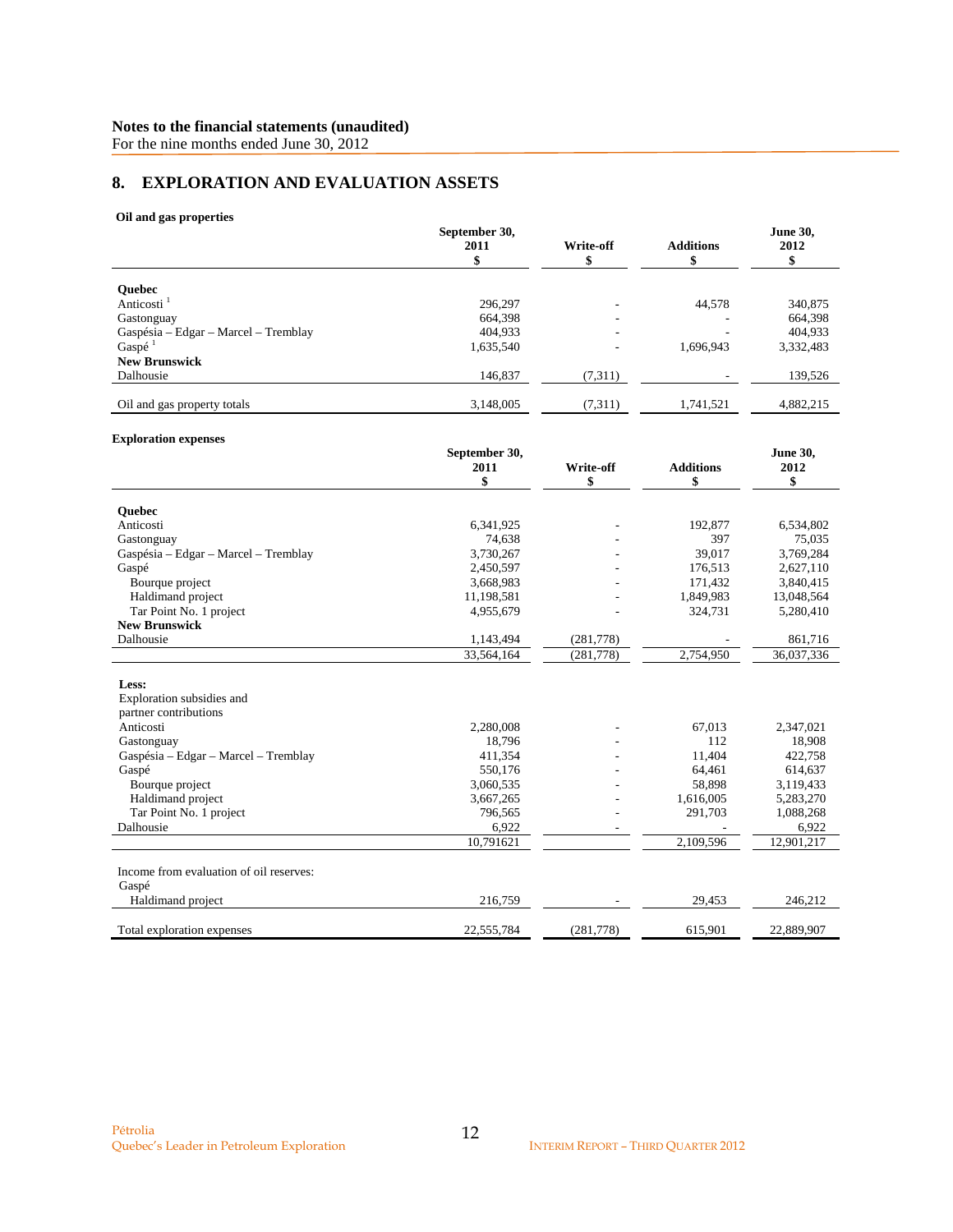For the nine months ended June 30, 2012

| Summary as at June 30, 2012               | September 30,<br>2011   | Write-off             | <b>Additions</b>     | <b>June 30,</b><br>2012 |
|-------------------------------------------|-------------------------|-----------------------|----------------------|-------------------------|
| Properties<br><b>Exploration</b> expenses | 3,148,005<br>22,555,784 | (7,311)<br>(281, 778) | 1,741,521<br>615,901 | 4,882,215<br>22,889,907 |
| Exploration and evaluation assets         | 25,703,789              | (289,089)             | 2.357.422            | 27,772,122              |

### **Oil and gas properties**

|                                      | October 1,<br>2010 | <b>Disposal</b> | <b>Additions</b> | September 30,<br>2011 |
|--------------------------------------|--------------------|-----------------|------------------|-----------------------|
| <b>Ouebec</b>                        |                    |                 |                  |                       |
| Anticosti <sup>1</sup>               | 259,970            |                 | 36,327           | 296,297               |
| Gastonguay                           | 638,497            |                 | 25,901           | 664,398               |
| Gaspésia – Edgar – Marcel – Tremblay | 382,915            |                 | 22,018           | 404,933               |
| Gaspé <sup>1</sup>                   | 2,427,941          | (806,060)       | 13,659           | 1,635,540             |
| <b>New Brunswick</b>                 |                    |                 |                  |                       |
| Dalhousie                            | 143,306            |                 | 3,531            | 146,837               |
| Oil and gas property totals          | 3,852,629          | (806,060)       | 101,436          | 3,148,005             |

### **Exploration expenses**

|                                         | October 1,<br>2010 |           |                  | September 30, |
|-----------------------------------------|--------------------|-----------|------------------|---------------|
|                                         |                    | Write-off | <b>Additions</b> | 2011          |
|                                         | \$                 | \$        | \$               | \$            |
| <b>Ouebec</b>                           |                    |           |                  |               |
| Anticosti                               | 5,305,277          |           | 1,036,648        | 6,341,925     |
| Gastonguay                              | 73,473             |           | 1,165            | 74,638        |
| Gaspésia – Edgar – Marcel – Tremblay    | 3,531,433          |           | 198,834          | 3,730,267     |
| Gaspé                                   | 2,264,806          |           | 185,791          | 2,450,597     |
| Bourque project                         | 3,580,147          |           | 88,836           | 3,668,983     |
| Haldimand project                       | 9,383,853          |           | 1,814,728        | 11,198,581    |
| Tar Point No. 1 project                 | 4,699,028          |           | 256,651          | 4,955,679     |
| <b>New Brunswick</b>                    |                    |           |                  |               |
| Dalhousie                               | 1,111,708          |           | 31,786           | 1,143,494     |
|                                         | 29,949,725         |           | 3,614,439        | 33,564,164    |
| Less:                                   |                    |           |                  |               |
| Exploration subsidies and               |                    |           |                  |               |
| partner contributions                   |                    |           |                  |               |
| Anticosti                               | 1,930,632          |           | 349,376          | 2,280,008     |
| Gastonguay                              | 18,415             |           | 381              | 18,796        |
| Gaspésia - Edgar - Marcel - Tremblay    | 341,818            |           | 69,536           | 411,354       |
| Gaspé                                   | 483,228            |           | 66,948           | 550,176       |
| Bourque project                         | 3,027,548          |           | 32,987           | 3,060,535     |
| Haldimand project                       | 2,170,519          |           | 1,496,746        | 3,667,265     |
| Tar Point No. 1 project                 | 626,494            |           | 170,071          | 796,565       |
| Dalhousie                               | 6,922              |           |                  | 6,922         |
|                                         | 8,605,576          |           | 2,186,045        | 10,791621     |
|                                         |                    |           |                  |               |
| Income from evaluation of oil reserves: |                    |           |                  |               |
| Gaspé                                   |                    |           |                  |               |
| Haldimand project                       | 109,738            |           | 107,021          | 216,759       |
| Total exploration expenses              | 21,234,411         |           | 1,321,373        | 22,555,784    |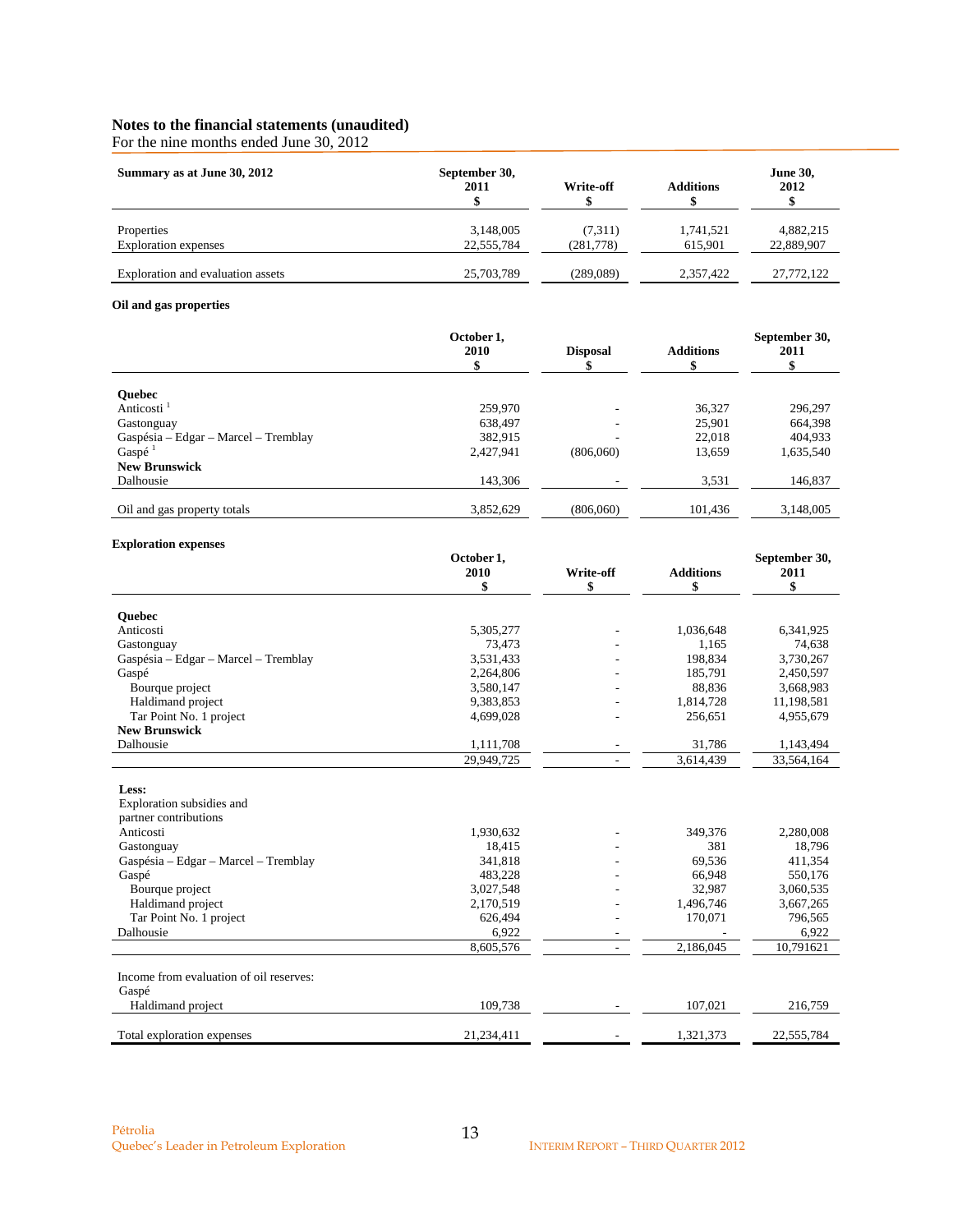For the nine months ended June 30, 2012

| Summary as at September 30, 2011  | October 1,<br>2010 | <b>Disposal</b>          | <b>Additions</b> | September 30,<br>2011 |
|-----------------------------------|--------------------|--------------------------|------------------|-----------------------|
| Properties                        | 3,852,629          | (806,060)                | 101.436          | 3,148,005             |
| Exploration expenses              | 21,234,411         | $\overline{\phantom{a}}$ | 1,321,373        | 22,555,784            |
| Exploration and evaluation assets | 25,087,040         | (806,060)                | 1.422.809        | 25,703,789            |

 $(1)$  P

roperties with the reference (1) are subject to royalties should they become productive. To date, the Company has satisfied all required obligations and lists only its future or potential obligations and special transactions of the year below.

### **Gaspé properties**

In May 2008, Pétrolia acquired a 100% interest in a  $6.043$ -km<sup>2</sup> surface area of these properties (excluding the Haldimand property), subject to a royalty of 0.5% to 2.5% on the future production of hydrocarbons. In June 2010, the Company carried out an asset exchange, increasing its interest to 100% in all Gaspé leases, a 150-km<sup>2</sup> territory, with the exception of a 9-km<sup>2</sup> zone in which it holds a 64% interest (Haldimand property). On December 20, 2010, the Company signed definitive agreements for the sale of 50% of its interests in the Haldimand discovery as well as in 13 leases surrounding this discovery to Québénergie Inc. (subsidiary of Investcan) for the sum of \$15,190,000. A sum of \$6,690,000 was paid in cash and \$8,500,000 in exploration work will be carried out by Québénergie inc. over the next two years.

### **Haldimand property**

On May 6, 2008, a second agreement defined a development area of 9  $km^2$  around the Pétrolia Haldimand No. 1 well in which Pétrolia held a 45% interest, Junex 45% and Gastem 10%. Some of the licences to these properties are subject to royalty payments of 5%. Under an amendment to the original agreement signed July 22, 2009, Pétrolia became the operator of the entire 9-km<sup>2</sup> development area. On October 1, 2009, Pétrolia acquired all of Gastem's interest. Following its decision not to participate in the drilling of a second well, Junex saw its ownership interest decrease by 9%. After signing definitive agreements to sell 50% of the interests in the Haldimand discovery, Haldimand's ownership is as follows: Pétrolia –  $32\%$ , Québenergié –  $32\%$  and Junex –  $36\%$ .

On December 20, 2011, Pétrolia and Québénergie paid \$3.1 million to buy all of Junex's interests in this deposit. The agreement releases Junex from the production penalties to which it was exposed by failing to participate in recent work on the properties. Following this transaction, Pétrolia and Québénergie now own an equal share in the deposit and surrounding properties.

#### **Bourque property**

A few years ago, the Company signed a \$20 million farmout agreement with Pilatus Energy Canada. By investing \$20 million in exploration and development work over five years, Pilatus would have obtained a 70% stake in the four licences granted for the Bourque project.

Unfortunately, the difficult economic situation in 2009 prevented Pilatus from meeting the obligations stipulated in the agreement signed with Pétrolia. The parties both agreed to terminate the initial agreement and in exchange Pilatus obtained a 5% stake in the project.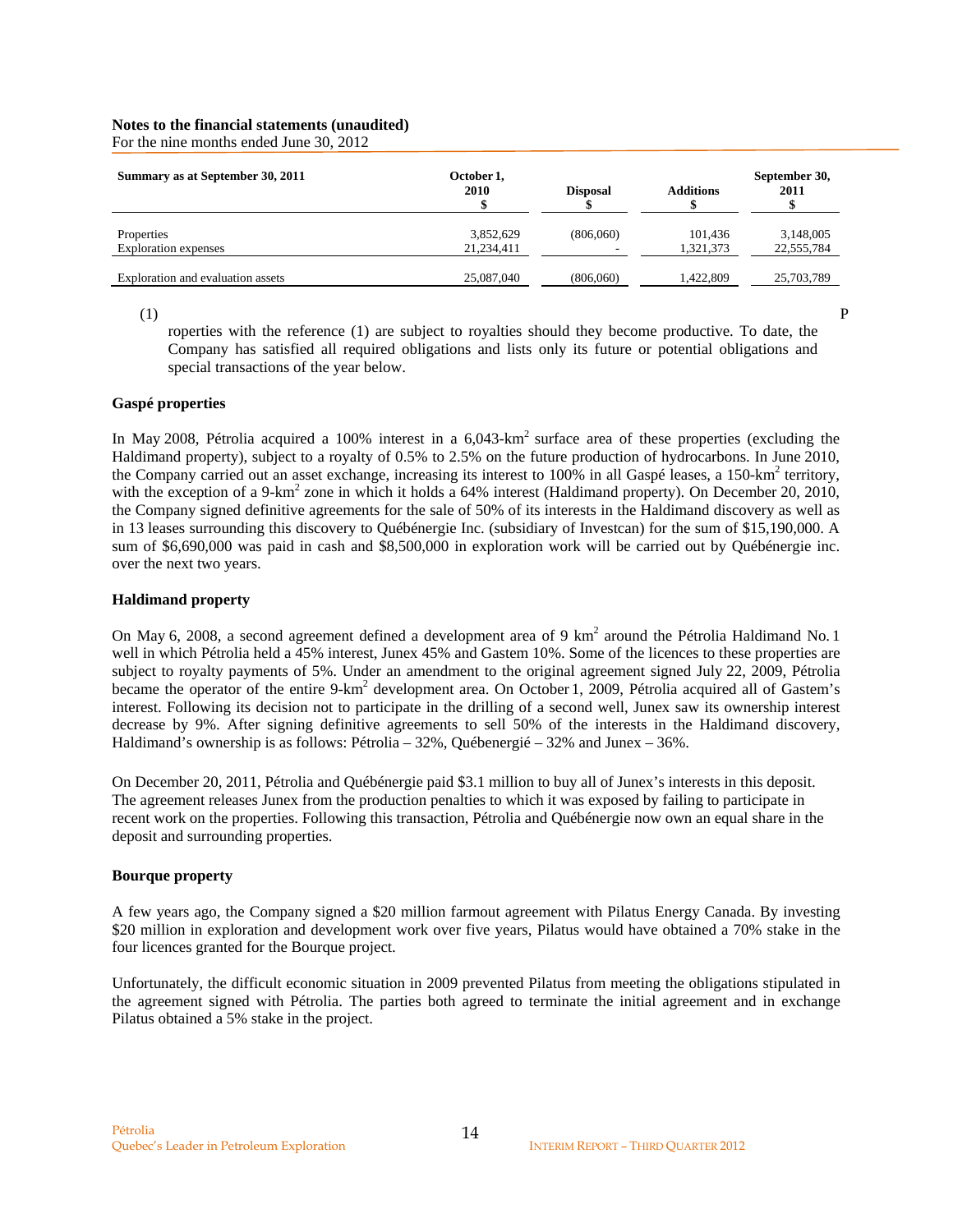#### **Anticosti property**

The Company acquired all of Hydro-Québec's rights on Anticosti Island in return for an overriding royalty on oil production. Under this agreement, Pétrolia shares a 25% interest with Corridor Resources Inc. in six licences and 50% in 29 exploration licences on the island and acts as an operator for most of them. In June 2010, the Company participated in the drilling of three exploration wells and extracted a core sample to evaluate the McCasty formation's potential as a shale gas reservoir. Once its obtains the results of the core sample analysis, the Company plans to undertake development work in order to better estimate the oil potential of Anticosti Island.

# **9. PROPERTY, PLANT AND EQUIPMENT**

|                                                                                | Leasehold<br>improvements | Office<br>equipment                           | Rolling<br>stock | Reservoirs<br>and<br>construction<br>facilities | <b>Sites</b>             | Total                |
|--------------------------------------------------------------------------------|---------------------------|-----------------------------------------------|------------------|-------------------------------------------------|--------------------------|----------------------|
|                                                                                | \$                        | \$                                            | \$               | \$                                              | \$                       | \$                   |
| Cost<br>Balance as at October 1, 2011<br><b>Additions</b><br>Disposal          | 565,179<br>12,304         | 266,809<br>22,069                             | 236,187<br>8,301 | 115,739<br>243,417                              | 75,434                   | 1,259,348<br>286,091 |
| Balance as at June 30, 2012                                                    | 577,483                   | 288,878                                       | 244,488          | 359,156                                         | 75,434                   | 1,545,439            |
| <b>Accumulated depreciation</b><br>Balance as at October 1, 2011<br>Retirement | 65,807                    | 96,046                                        | 157,594          | 8,122                                           |                          | 327,569              |
| Depreciation                                                                   | 119,631                   | 32,076                                        | 18,721           | 19,183                                          |                          | 189,611              |
| Balance as at June 30, 2012                                                    | 185,438                   | 128,122                                       | 176,315          | 27,305                                          |                          | 517,180              |
| Book value as at June 30, 2012                                                 | 392,045                   | 160,756                                       | 68,173           | 331,851                                         | 75,434                   | 1,028,259            |
| Book value as at September 30, 2011                                            | 499,372                   | 170,763                                       | 78,593           | 107,617                                         | 75,434                   | 931,779              |
|                                                                                | Leasehold<br>improvements | Office<br>equipment                           | Rolling<br>stock | Reservoirs                                      | <b>Sites</b>             | Total                |
|                                                                                | \$                        | \$                                            | \$               | \$                                              | \$                       | \$                   |
| Cost<br>Balance as at October 1, 2010<br><b>Additions</b><br>Disposal          | 18,387<br>369,609         | 160,040<br>47,398<br>$\overline{\phantom{a}}$ | 236,187          | 56,713                                          | 64,007                   | 414,614<br>537,727   |
| Balance as at June 30, 2011                                                    | 387,996                   | 207,438                                       | 236,187          | 56,713                                          | 64,007                   | 952,341              |
| <b>Accumulated depreciation</b><br>Balance as at October 1, 2010<br>Retirement | 16,831                    | 60,713                                        | 123,911          |                                                 |                          | 201,455              |
| Depreciation                                                                   | 12,017                    | 20,477                                        | 25,262           | 2,835                                           |                          | 60,491               |
| Balance as at June 30, 2011                                                    | 28,848                    | 81,190                                        | 149,173          | 2,835                                           | $\overline{\phantom{a}}$ | 262,046              |
| Book value as at June 30, 2011                                                 |                           |                                               |                  |                                                 |                          |                      |
| Book value as at October 1, 2010                                               | 1,566                     | 99,327                                        | 112,276          |                                                 |                          | 213,159              |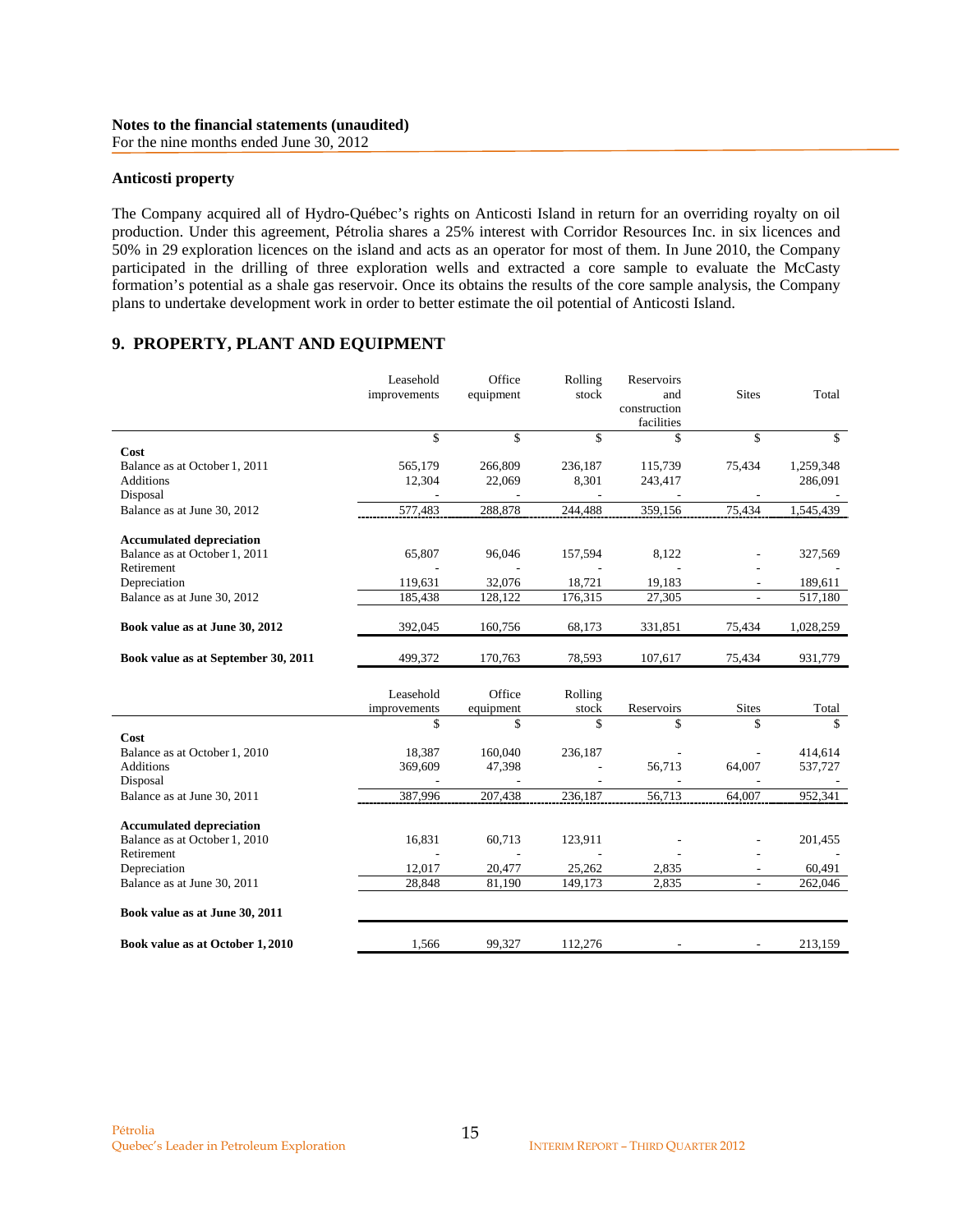### **10. SUPPLIERS AND OTHER CREDITORS**

|                                 | As at<br><b>June 30,</b><br>2012 | As at<br>September 30,<br>2011 |
|---------------------------------|----------------------------------|--------------------------------|
|                                 | \$                               | \$                             |
| Security deposits from partners | 307,500                          |                                |
| Trade and other payables        | 961,072                          | 895,924                        |
| Accrued liabilities             | 400,323                          | 570,022                        |
| Related parties                 |                                  | 3,572                          |
|                                 |                                  |                                |
|                                 | 1,668,895                        | 1,469,518                      |

## **11. LOANS AND BORROWINGS**

|                                                                                                                                                                                                                                                                                                                                                                                                                    | As at<br><b>June 30,</b><br>2012 | As at<br>September 30,<br>2011 |
|--------------------------------------------------------------------------------------------------------------------------------------------------------------------------------------------------------------------------------------------------------------------------------------------------------------------------------------------------------------------------------------------------------------------|----------------------------------|--------------------------------|
| Bank loan, in the amount of \$2,500,000, bearing interest at Caisse<br>Centrale Desjardins' prime rate plus 1%, secured by a mortgage of<br>\$2,500,000 on the Company's current and future claims and receivables,<br>with a first priority claim on refundable tax credits and future tax credits,<br>as well as an 80% surety from Investissement Québec. The principal was<br>repaid during the first quarter. | \$                               | \$                             |
|                                                                                                                                                                                                                                                                                                                                                                                                                    |                                  | 2,243,310                      |

# **12. PROVISION FOR SITE RESTORATION**

Management calculates the total provisions for future site restoration based on the estimated cost to abandon and reclaim its net ownership interest in all wells and facilities and the estimated timing of the costs to be incurred in future periods.

At June 30, 2012, the future estimated total required to settle obligations related to site restoration, indexed at 3.5%, was \$331,678. An amount of \$98,000 of this obligation will be settled during the fiscal year. The total future amount was discounted using the weighted average rate of 5.25%, according to a payment schedule ranging from 1 to 30 years. The total undiscounted amount of the estimated cash flow required to settle this obligation is \$331,678.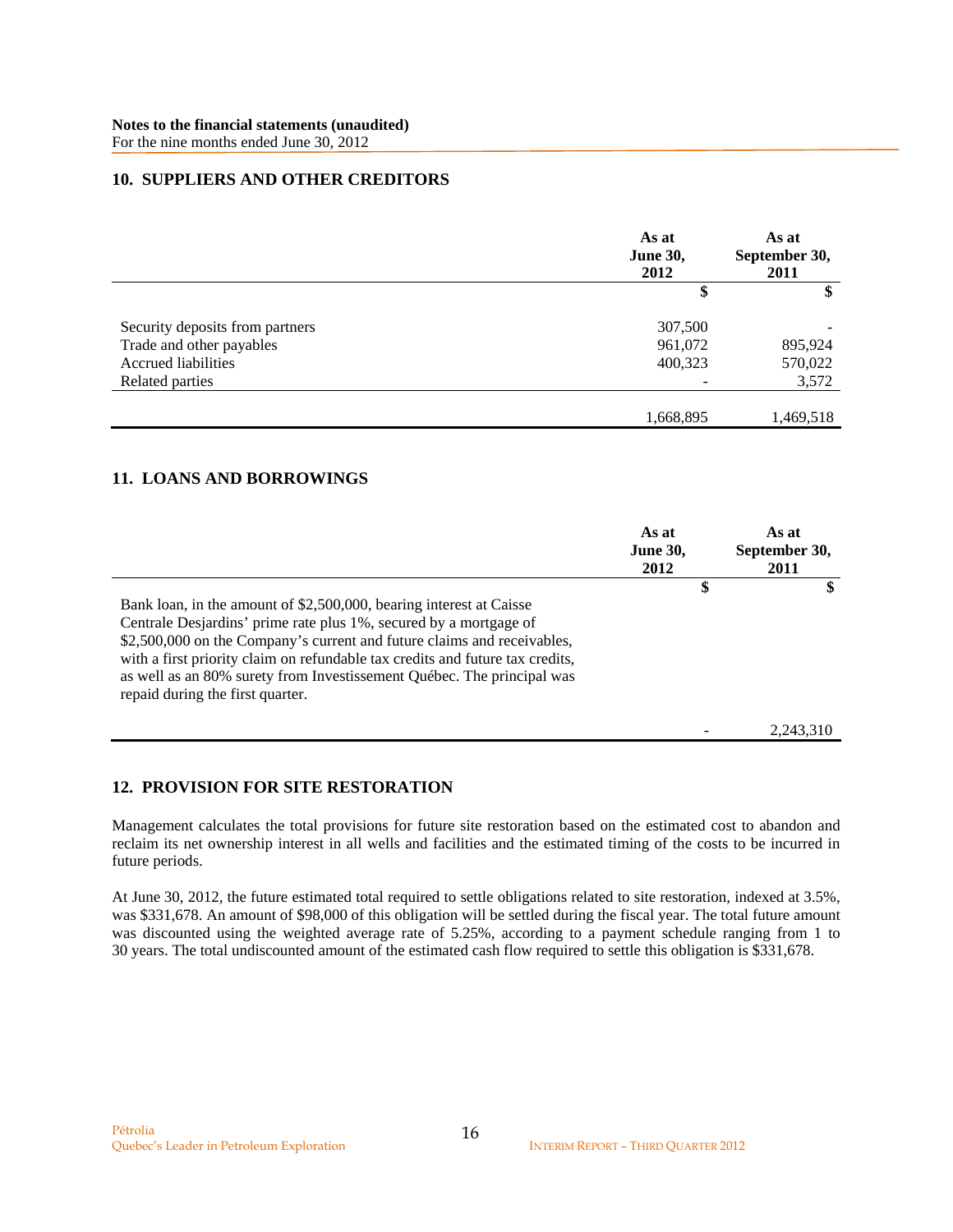For the nine months ended June 30, 2012

The following table presents the reconciliation of the provision for site restoration:

|                                                                     | As at<br><b>June 30,</b><br>2012    | As at<br>September 30,<br>2011 |
|---------------------------------------------------------------------|-------------------------------------|--------------------------------|
|                                                                     |                                     | \$                             |
| Balance, beginning of period<br>Liabilities incurred                | $\overline{\phantom{a}}$<br>331,678 | 369,178                        |
| Balance, end of period                                              | 331,678                             | 369,178                        |
| Portion of liability to be settled during the following fiscal year | 98,000                              | 135,500                        |
|                                                                     | 233,678                             | 233,678                        |

# **13. SHARE CAPITAL**

### **Authorized**

Unlimited number of common, participating, voting shares without par value.

| <b>Issued:</b>               | Nine months<br>ended June 30, 2012 |            | <b>Fiscal year</b><br>ended September 30, 2011 |            |
|------------------------------|------------------------------------|------------|------------------------------------------------|------------|
|                              | Number of<br>shares                | Amount     | Number of<br>shares                            | Amount     |
|                              |                                    | \$         |                                                | S          |
| Balance, beginning of period | 54,579,477                         | 35,452,855 | 50,067,287                                     | 30,416,651 |
| Shares issued:               | 11,091,552                         | 15,000,003 |                                                |            |
| Debt repayment               |                                    |            | 75,000                                         | 33,750     |
| Warrants exercised           | 264.721                            | 1,094,140  | 3,878,440                                      | 4,505,472  |
| Exercise of stock options    | 650,000                            | 460,208    | 558,750                                        | 487,748    |
| <b>Future taxes</b>          | -                                  | (521,750)  |                                                | 10,068     |
| Share issuance costs         |                                    | (3)        |                                                | (834)      |
| Balance, end of period       | 66,585,750                         | 51,485,453 | 54,579,477                                     | 35,452,855 |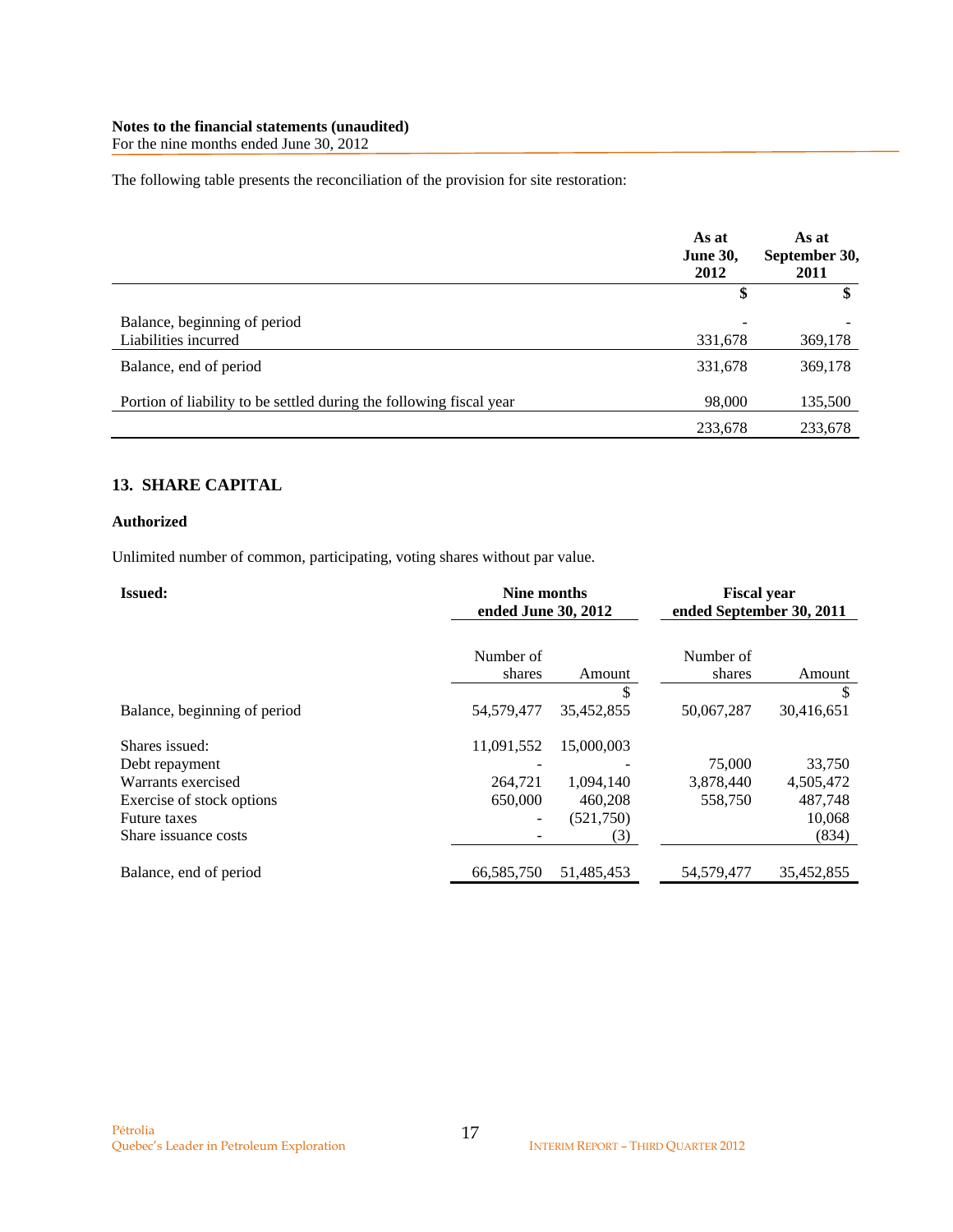For the nine months ended June 30, 2012

## **Warrants**

Outstanding warrants allow holders to subscribe to an equivalent number of common shares as follows:

|                              | Nine months<br>ended June 30,<br>2012 |                     | <b>Fiscal year</b><br>ended September 30,<br>2011 |                     |
|------------------------------|---------------------------------------|---------------------|---------------------------------------------------|---------------------|
|                              |                                       | Weighted<br>average |                                                   | Weighted<br>average |
|                              | Number of                             | exercise            | Number of                                         | exercise            |
|                              | warrants                              | price               | warrants                                          | price               |
|                              |                                       | \$                  |                                                   | \$                  |
| Balance, beginning of period | 264,721                               | 1.30                | 10,246,493                                        | 1.23                |
| Granted                      | 5,545,777                             | 1.78                |                                                   |                     |
| Exercised                    | (264, 721)                            | 1.30                | (3,878,440)                                       | 1.15                |
| Expired                      |                                       |                     | (6,103,332)                                       | 1.27                |
| Balance, end of period       | 5,545,777                             | 1.78                | 264,721                                           | 1.30                |

The number of outstanding warrants that can be exercised for an equivalent number of common shares is established as follows:

|                                  |                       | Nine months<br>ended June 30,<br>2012 |                       | <b>Fiscal year</b><br>ended September 30,<br>2011 |  |
|----------------------------------|-----------------------|---------------------------------------|-----------------------|---------------------------------------------------|--|
| Expiry date                      | Number of<br>warrants | Exercise<br>price                     | Number of<br>warrants | Exercise<br>price                                 |  |
| December 4, 2011<br>May 15, 2015 | 5,545,777             | \$<br>1.78                            | 264,721               | \$<br>1.30                                        |  |

# **14. LEASES**

|                    |             | Minimum lease payments due |           |  |  |
|--------------------|-------------|----------------------------|-----------|--|--|
|                    | Less than 1 | 1 to 5 years               |           |  |  |
|                    | vear        |                            |           |  |  |
|                    |             |                            |           |  |  |
| June 30, 2012      | 286,059     | 806,106                    | 1,092,165 |  |  |
| September 30, 2011 | 275,306     | 1,009,239                  | 1,284,545 |  |  |

The Company leases its offices under a lease expiring in 2012 and in 2016.

Lease payments recognized as expenses during the reporting period total \$202,252 (\$86,657 in 2011). This amount represents minimum lease payments. No sublease or contingent rent payment was recognized as an expense. An amount of \$8,982 (\$0 in 2011) was received as a sublease payment. The Company's rental contracts do not contain any contingent rent clauses, restrictions on dividends, additional debt or further leasing.

18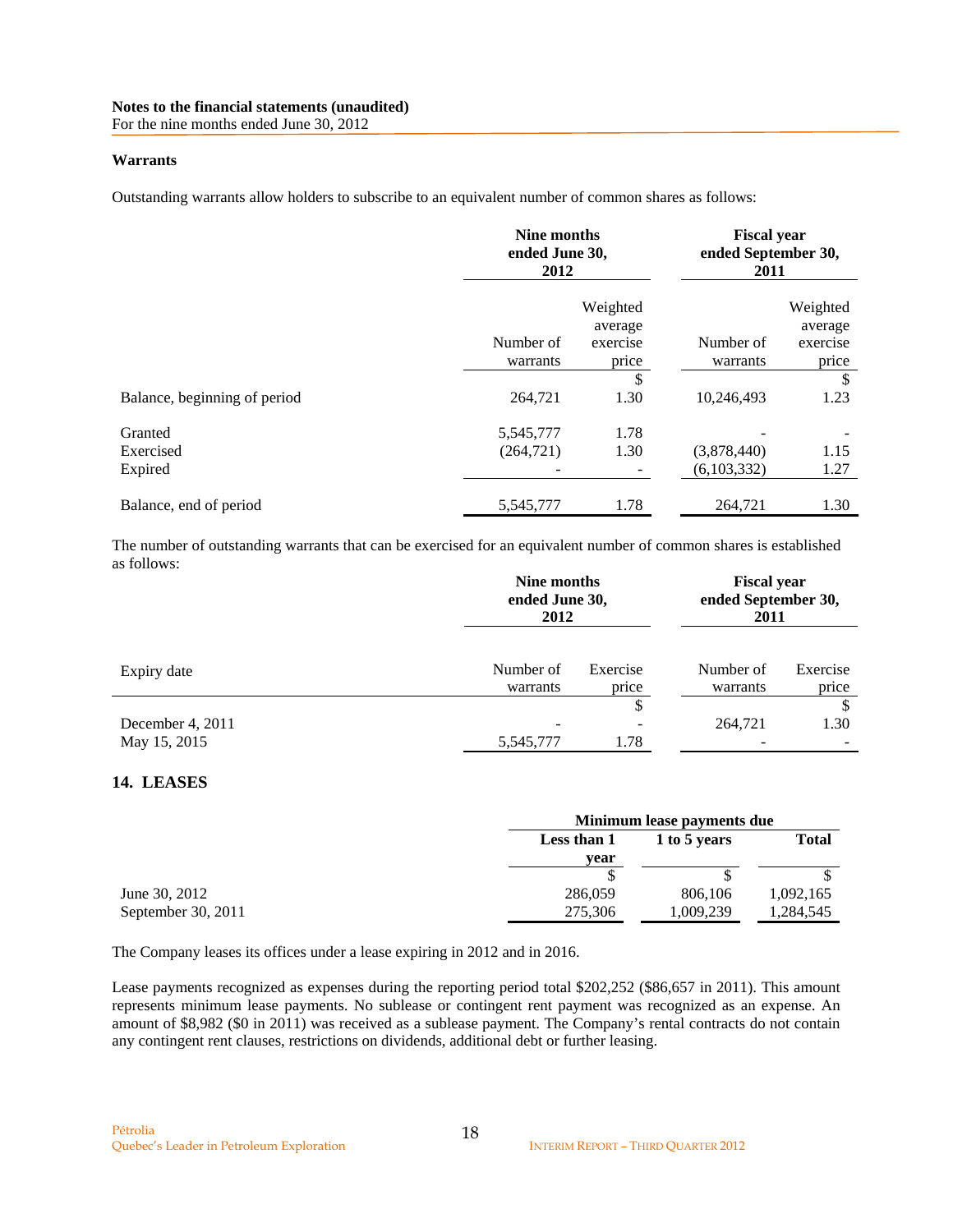For the nine months ended June 30, 2012

### **15. EMPLOYEE REMUNERATION**

### **Employee benefits expense**

Expenses recognized for employee benefits are analyzed below:

|                                                                 | As at<br><b>June 30,</b><br>2012 | As at<br>September 30,<br>2011 |
|-----------------------------------------------------------------|----------------------------------|--------------------------------|
|                                                                 | \$.                              |                                |
| Wages, salaries                                                 | 1,628,082                        | 1,592,822                      |
| Share-based payments                                            | 639,692                          | 500,208                        |
|                                                                 | 2,267,774                        | 2,093,030                      |
| Less: salaries capitalized in exploration and evaluation assets | 933,016                          | 917,010                        |
| Employee benefits expense                                       | 1,114,758                        | 1,176,020                      |

#### **Share-based compensation**

The Company has a stock option plan that allows it to grant a maximum of 10% of the number of shares outstanding to its directors, officers, key employees and suppliers on a continuous basis. The exercise price of each option equals the market price or discounted market price of the underlying stock on the day prior to the grant of the option. All options must be exercised no later than five years after the date of the grant. The options granted to directors vest immediately and over a period of three years for other participants.

All share-based employee remuneration will be settled in equity. The Company has no legal or constructive obligation to repurchase or settle the options.

Share options and weighted average prices are as follows for the reporting periods presented:

|                                        | Nine months<br>ended June 30,<br>2012 |                                          | <b>Fiscal year</b><br>ended September 30,<br>2011 |                                          |
|----------------------------------------|---------------------------------------|------------------------------------------|---------------------------------------------------|------------------------------------------|
|                                        | Number of<br>options                  | Weighted<br>average<br>exercise<br>price | Number<br>of options                              | Weighted<br>average<br>exercise<br>price |
| Outstanding at the beginning of period | 3,276,250                             | \$<br>0.84                               | 2,965,000                                         | \$<br>0.64                               |
| Granted<br>Exercised<br>Expired        | 1,341,000<br>(650,000)<br>(261, 250)  | 1.52<br>0.43<br>0.82                     | 1,495,000<br>(558, 750)<br>(625,000)              | 0.94<br>0.53<br>0.40                     |
| Outstanding at end of period           | 3,706,000                             | 1.13                                     | 3,276,250                                         | 0.84                                     |
| Exercisable                            | 2,121,500                             | 1.06                                     | 2,198,750                                         | 0.80                                     |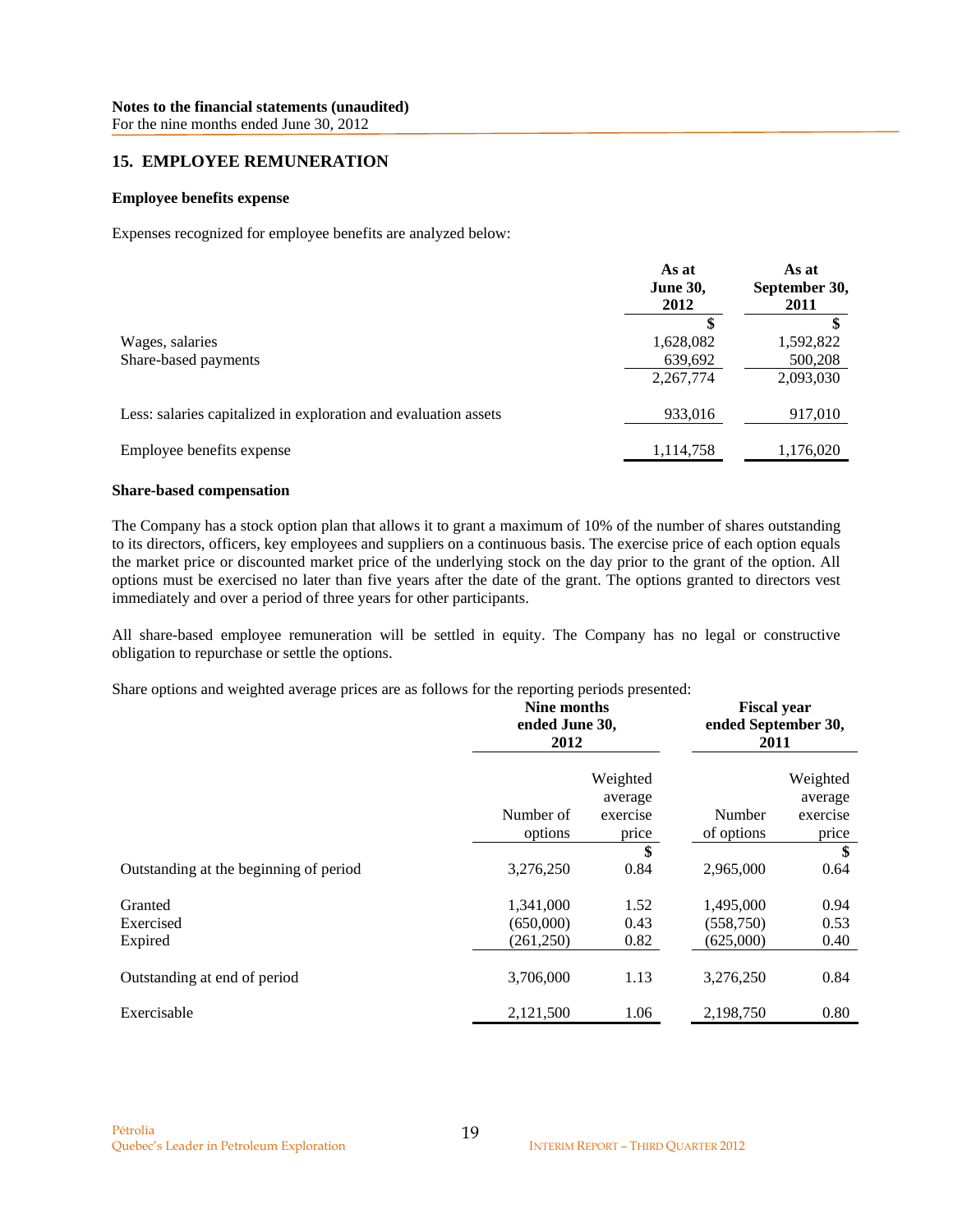For the nine months ended June 30, 2012

| <b>Options outstanding</b> |                |                  |                        |  |
|----------------------------|----------------|------------------|------------------------|--|
| Number of options          | Exercise price | Time to maturity | <b>Expiration</b> date |  |
|                            | \$             | years            |                        |  |
| 400,000                    | 0.60           | 0.87             | February 12, 2013      |  |
| 327,500                    | 1.25           | 1.27             | July 7, 2013           |  |
| 120,000                    | 0.74           | 2.14             | May 21, 2014           |  |
| 270,000                    | 0.89           | 2.91             | February 25, 2015      |  |
| 672,500                    | 0.50           | 3.69             | December 8, 2015       |  |
| 75,000                     | 1.31           | 3.91             | February 25, 2016      |  |
| 500,000                    | 1.69           | 4.13             | May 18, 2016           |  |
| 1,266,000                  | 1.52           | 4.68             | December 4, 2016       |  |
| 75,000                     | 1.51           | 4.90             | February 22, 2017      |  |

The following table reflects stock options issued and outstanding at June 30, 2012:

The following table reflects stock options issued and outstanding at September 30, 2011:

| <b>Options outstanding</b> |                |                  |                   |  |
|----------------------------|----------------|------------------|-------------------|--|
| Number of options          | Exercise price | Time to maturity | Expiration date   |  |
|                            | \$             | years            |                   |  |
| 21,250                     | 0.74           | 0.7              | May 21, 2012      |  |
| 547,500                    | 0.40           | 0.8              | June 21, 2012     |  |
| 400,000                    | 0.60           | 1.3              | February 12, 2013 |  |
| 125,000                    | 0.60           | 1.4              | March 3, 2013     |  |
| 427,500                    | 1.25           | 1.8              | July 7, 2013      |  |
| 120,000                    | 0.74           | 2.7              | May 21, 2014      |  |
| 270,000                    | 0.89           | 3.4              | February 25, 2015 |  |
| 790,000                    | 0.50           | 4.2              | December 8, 2015  |  |
| 75,000                     | 1.31           | 4.4              | February 25, 2016 |  |
| 500,000                    | 1.69           | 4.6              | May 18, 2016      |  |

The weighted-average grant date fair value of the options granted in fiscal 2011 was \$0.85 per option (\$0.68 for the 2010 fiscal year).

The fair value of the options granted during the period was calculated using the Black-Scholes option-pricing model with the following weighted average assumptions:

|                               | <b>February</b><br>2012 | <b>December</b><br>2011 | May<br>2011 | <b>February</b><br>2011 |
|-------------------------------|-------------------------|-------------------------|-------------|-------------------------|
| Share price at grant date     | 1.51                    | 1.52                    | 1.69        | 1.31                    |
| Risk-free interest rate       | 3%                      | 3%                      | 3%          | 3%                      |
| Average expected volatility   | 91%                     | 91%                     | 94%         | 94%                     |
| Average expected life (years) | 5                       | $1 - 5$                 | 5           |                         |
| Expected dividend yield       | Nil                     | Nil                     | Nil         | Nil                     |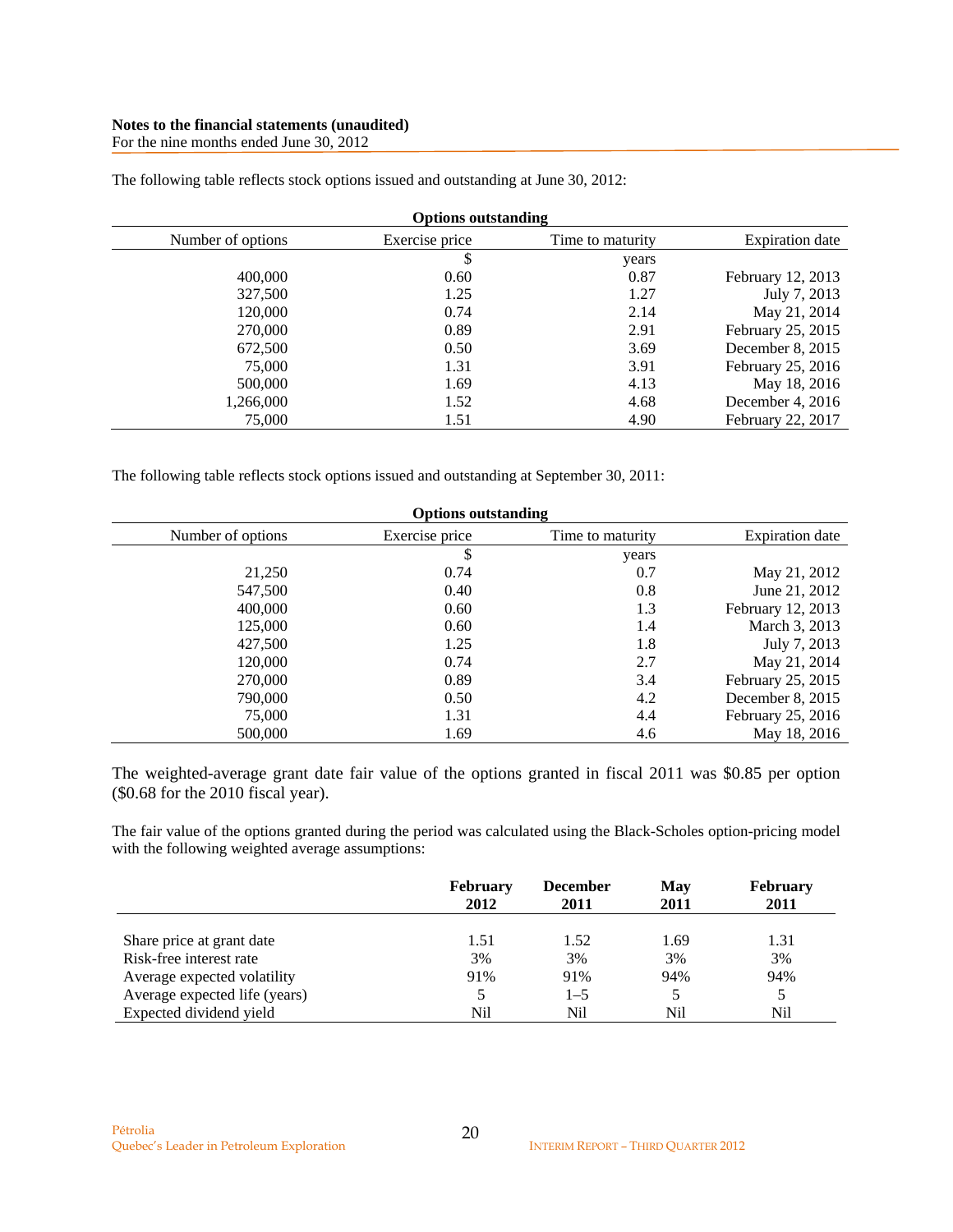#### **Notes to the financial statements (unaudited)**  For the nine months ended June 30, 2012

The underlying expected volatility was determined by reference to historical data of the Company's shares over a period of five years since the grant date.

Accordingly, the share-based compensation was allocated as follows:

|                               | <b>March</b><br>2012 | <b>December</b><br>2011 | May<br>2011 | <b>February</b><br>2011  |
|-------------------------------|----------------------|-------------------------|-------------|--------------------------|
|                               |                      | S                       |             |                          |
| Statement of income           | 36,968               | 469,741                 | 153,625     | 71,400                   |
| Deferred exploration expenses | 43,732               | 89,251                  | 7,125       | $\overline{\phantom{a}}$ |
| Total                         | 80,700               | 558,992                 | 160,750     | 71,400                   |

# **16. FINANCIAL INCOME**

Financial income may be analyzed as follows for the reporting periods presented:

|                                                                                    | As at<br><b>June 30,</b><br>2012 | As at<br><b>June 30,</b><br>2011<br>85,574 |  |
|------------------------------------------------------------------------------------|----------------------------------|--------------------------------------------|--|
| Interest income from cash and cash equivalents<br>Interest income from receivables | 145,622                          |                                            |  |
| Financial income                                                                   | 145,622                          | 85,574                                     |  |

### **17. EARNINGS PER SHARE**

Basic earnings per share have been calculated by dividing net income for the fiscal year by the weighted average number of common shares outstanding during the period. For purposes of calculating diluted earnings per share, potential common shares such as certain options and certain warrants were not included because their conversion would have decreased the loss per share and thus had an anti-dilutive effect.

Both basic and diluted earnings per share have been calculated using net income as the numerator, i.e. no adjustment to income was necessary.

|                                                  | As at<br><b>June 30,</b><br>2012 | As at<br>September 30,<br>2011 |
|--------------------------------------------------|----------------------------------|--------------------------------|
| Net income                                       | (2,524,904)                      | 2,160,668                      |
| Basic weighted average number of common shares   | 56,302,504                       | 51,249,243                     |
| Basic earnings per common share                  | (0.045)                          | 0.042                          |
| Weighted average number of diluted common shares | n/a                              | 52,590,389                     |
| Diluted earnings per common share                | n/a                              | 0.041                          |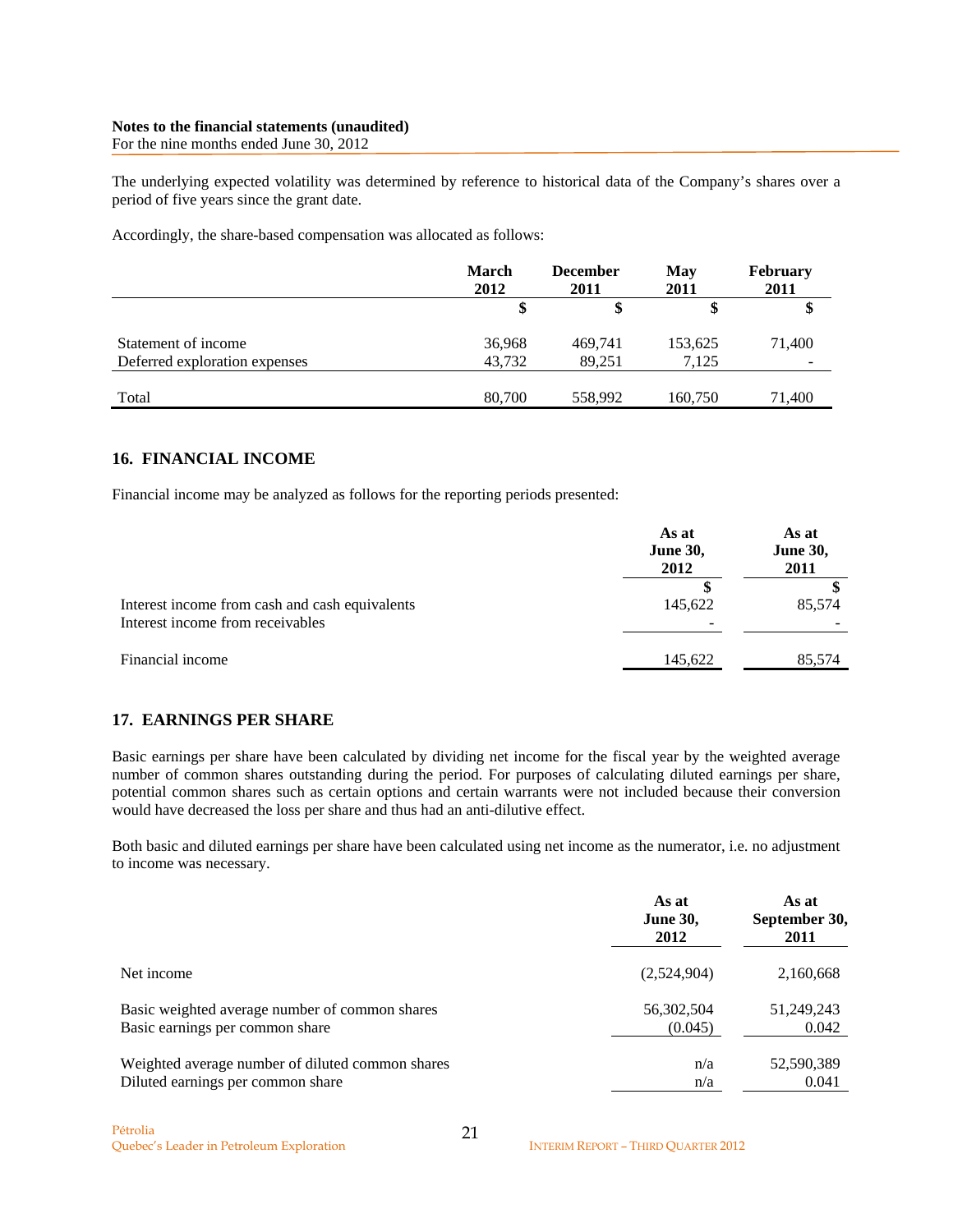# **18. RELATED PARTY TRANSACTIONS**

The Company's related parties include other related parties and key management personnel, as described below.

Unless otherwise indicated, none of the transactions involve special terms or conditions and no guarantees were given or received. Outstanding balances are usually settled in cash.

#### **Transactions with key management personnel**

Key management personnel remuneration includes the following expenses:

|                               |         | Nine months ended<br><b>June 30,</b> |  |
|-------------------------------|---------|--------------------------------------|--|
|                               | 2012    | 2011                                 |  |
|                               | \$      | \$                                   |  |
| Short-term employee benefits: |         |                                      |  |
| Salaries and benefits         | 419,135 | 270,265                              |  |
| Attendance fees               | 94,915  | 84,484                               |  |
| Total short-term benefits     | 514,050 | 354,749                              |  |
| Share-based payments          | 410,944 | 435,726                              |  |
| Total remuneration            | 924,994 | 790,475                              |  |

During the 2012 reporting period, key management exercised 497,500 options granted under the share-based compensation plan (312,500 options in 2011).

### **Related companies**

Transactions were carried out with two companies whose main officer (holding a minority interest) also serves on Pétrolia's board:

|                                   | Nine months ended<br><b>June 30,</b> |       |
|-----------------------------------|--------------------------------------|-------|
|                                   | 2012                                 | 2011  |
|                                   | \$                                   | \$    |
| Statement of financial position:  |                                      |       |
| Exploration and evaluation assets | 2,394                                |       |
| Income:                           |                                      |       |
| Other expenses                    | 6,830                                | 7,052 |

Accounts receivable from these companies is \$26,067 at June 30, 2012 (2011 – \$28,239).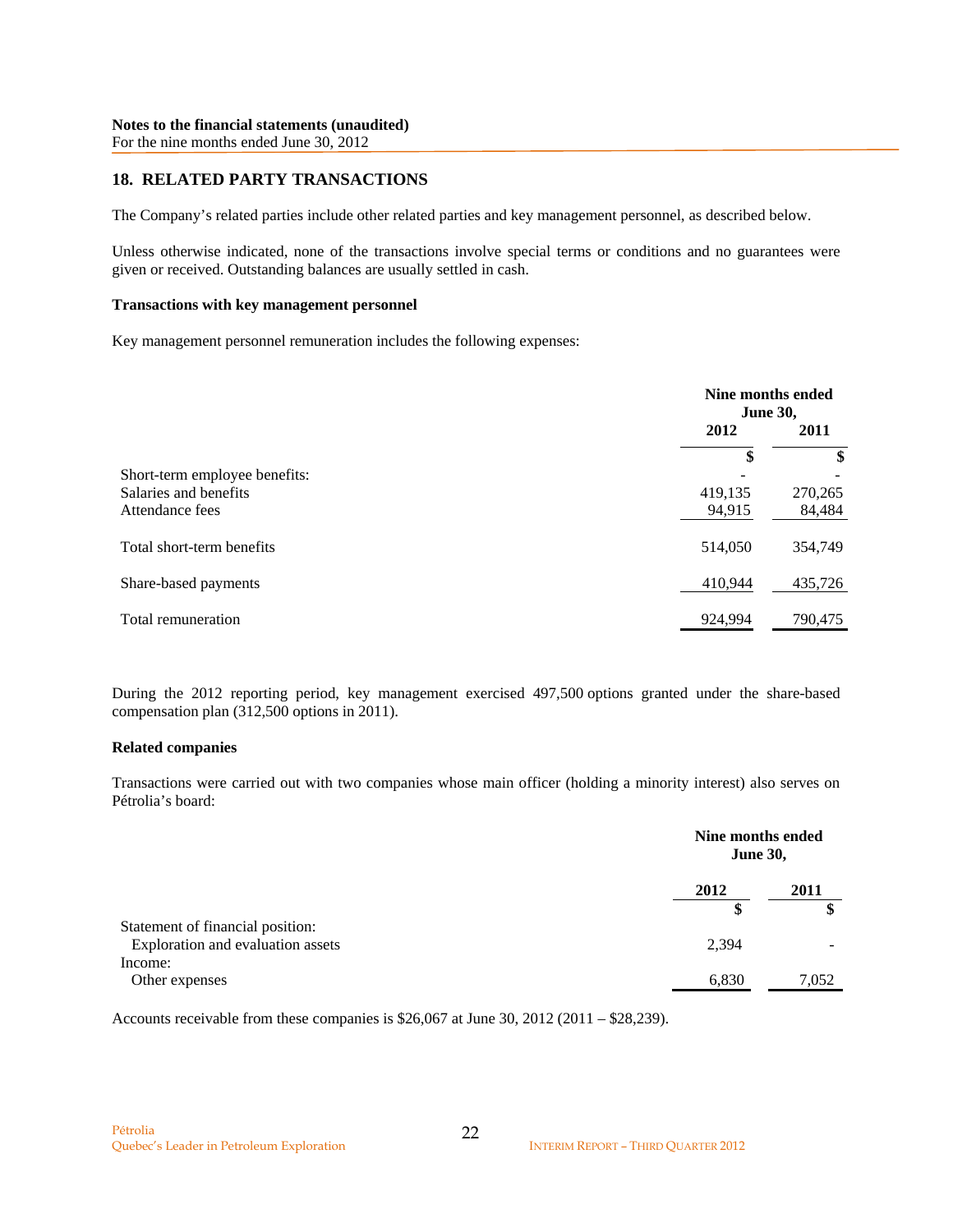For the nine months ended June 30, 2012

Transactions were carried out with a director acting as a consultant for the Company:

| 2012  | 2011                                 |
|-------|--------------------------------------|
|       |                                      |
| 2,062 | 3,469                                |
|       | Nine months ended<br><b>June 30,</b> |

The balance owed to this director is \$0 as at March 31, 2012 (2011 – \$0).

The Company entered into the following transactions with a company whose director also sits on Pétrolia's board:

|                                          |              | Nine months ended<br><b>June 30,</b> |  |
|------------------------------------------|--------------|--------------------------------------|--|
|                                          | 2012         | 2011<br>Φ                            |  |
| Income:                                  |              |                                      |  |
| Salaries and benefits<br>Office supplies | 2,716<br>700 | 17,193<br>800                        |  |

The balance due from this company as at June 30, 2012 is \$2,900 (2011 – \$808).

The Company entered into the following transactions with a close relative of a member of management, who provided services to the Company:

|                                                                   |            | Nine months ended<br><b>June 30,</b> |  |
|-------------------------------------------------------------------|------------|--------------------------------------|--|
|                                                                   | 2012<br>\$ | 2011                                 |  |
| Statement of financial position:<br>Property, plant and equipment | 8,607      | 17,919                               |  |
| Income:<br>Office maintenance                                     | 4,806      |                                      |  |

The balance owing this supplier is \$0 as at June 30, 2012 (2011 – \$0).

Management considers that these transactions were concluded on an arm's length basis. These transactions took place in the normal course of business and were measured at their exchange value, which is the consideration established and accepted by related parties.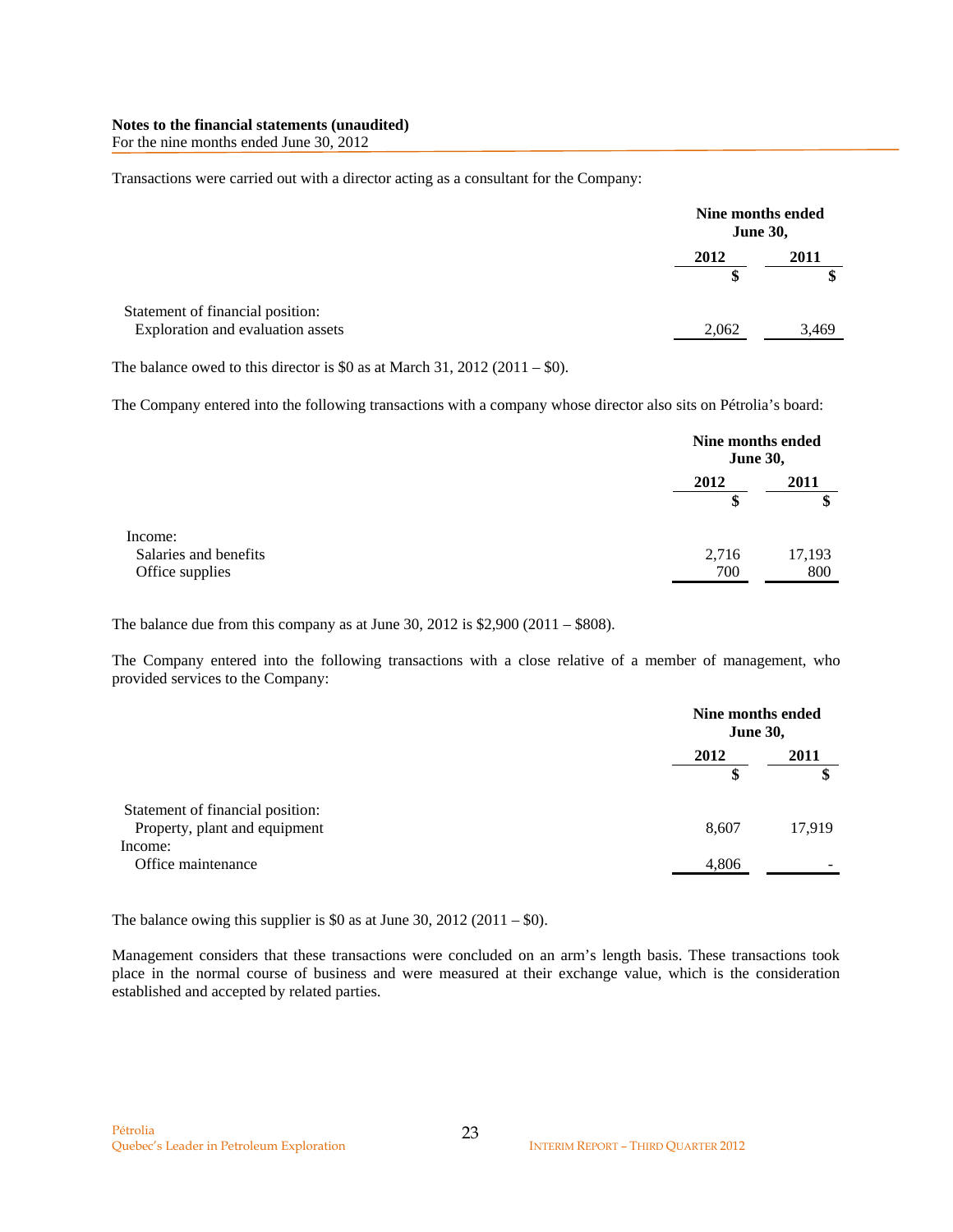## **19. CAPITAL MANAGEMENT**

The Company's capital management objectives are to ensure the Company's ability to pursue its exploration activities. Capital consists of share capital. Management regularly reviews its capital management policy on a going concern basis and believes that this is a reasonable approach considering the Company's size.

The Company's financial strategy is developed and adapted according to market conditions in order to maintain a flexible capital structure in compliance with the aforementioned objectives and to respond to the risk characteristics of the underlying assets. In order to maintain or adjust its capital structure, the Company, as a junior exploration company, issues new shares.

There were no material changes to the Company's capital management policies and procedures during the period ended June 30, 2012. The Company is not subject to any externally imposed capital requirements, regulations or contractual requirements, unless the Company closes a flow-through placement, in which case the funds are restricted to exploration activities.

### **20. CONTINGENCIES**

### **Environment and letters of guarantee**

The Company's operations are subject to environmental protection legislation. Environmental consequences are difficult to predict, whether in terms of their outcomes, dates or impact. Currently, to the best of management's knowledge, the Company is operating in compliance with current legislation. Letters of guarantee in the amount of \$1,080,000 were issued in favour of the Ministère des Ressources naturelles to guarantee the work to shut down certain sites.

These letters are secured by guaranteed investment certificates (GICs) in an equivalent amount.

On January 5, 2012, a motion to institute proceedings (action on account) was filed against the Company. The amount claimed is \$198,832. The Company plans to contest the claims made in the motion since the supplier is unable to provide sufficient proof and documentation to justify the amounts invoiced. If the Court finds against the Company, there will be no impact on its financial results as the Company has made a provision for the full amount.

### **21. SUPPLEMENTAL CASH FLOW INFORMATION**

#### **Supplemental information**

|                    | <b>June 30,</b> | <b>June 30,</b> |  |
|--------------------|-----------------|-----------------|--|
|                    | 2012            | 2011            |  |
|                    |                 |                 |  |
| Interest paid      | 15,505          | 66,584          |  |
| Interest received  | 143,367         |                 |  |
| Dividends paid     | n/a             | n/a             |  |
| Dividends received | n/a             | n/a             |  |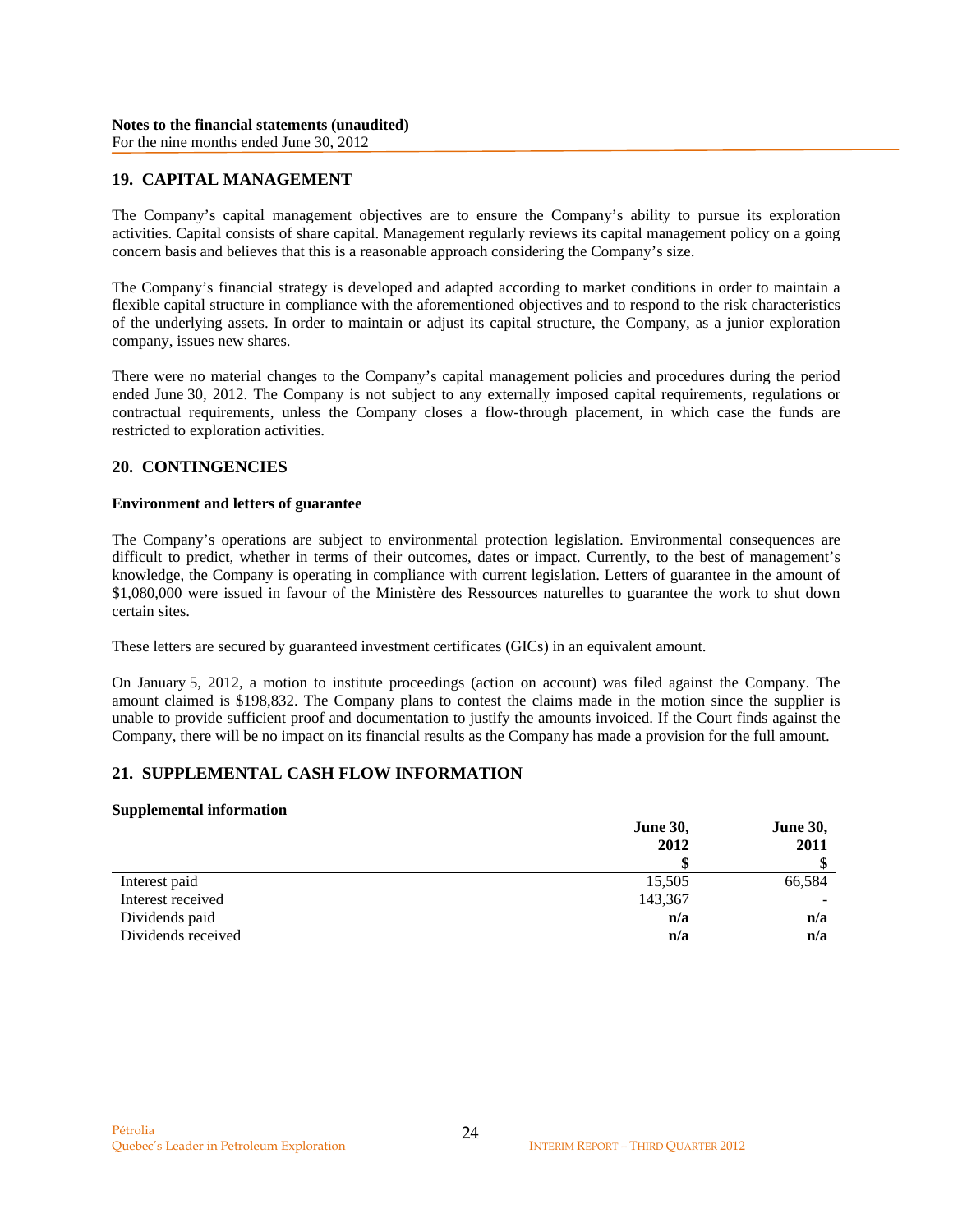# **22. TRANSITION TO IFRS STANDARDS**

The transition exemption elected by the Company for the transition from Canadian GAAP to IFRS as well as the additional information on an IFRS basis for the year ended September 30, 2011 considered relevant to an understanding of the interim financial statements for the three-month period ended December 31, 2011 are summarized in Note 26.

The effect of the Company's transition from Canadian GAAP to IRFS as at June 30, 2011 and for the three and nine months then ended is presented as follows:

- A) Reconciliation of equity and comprehensive income reported under Canadian GAAP and IFRS
- B) Adjustment to the statement of cash flows
- C) Notes to the reconciliations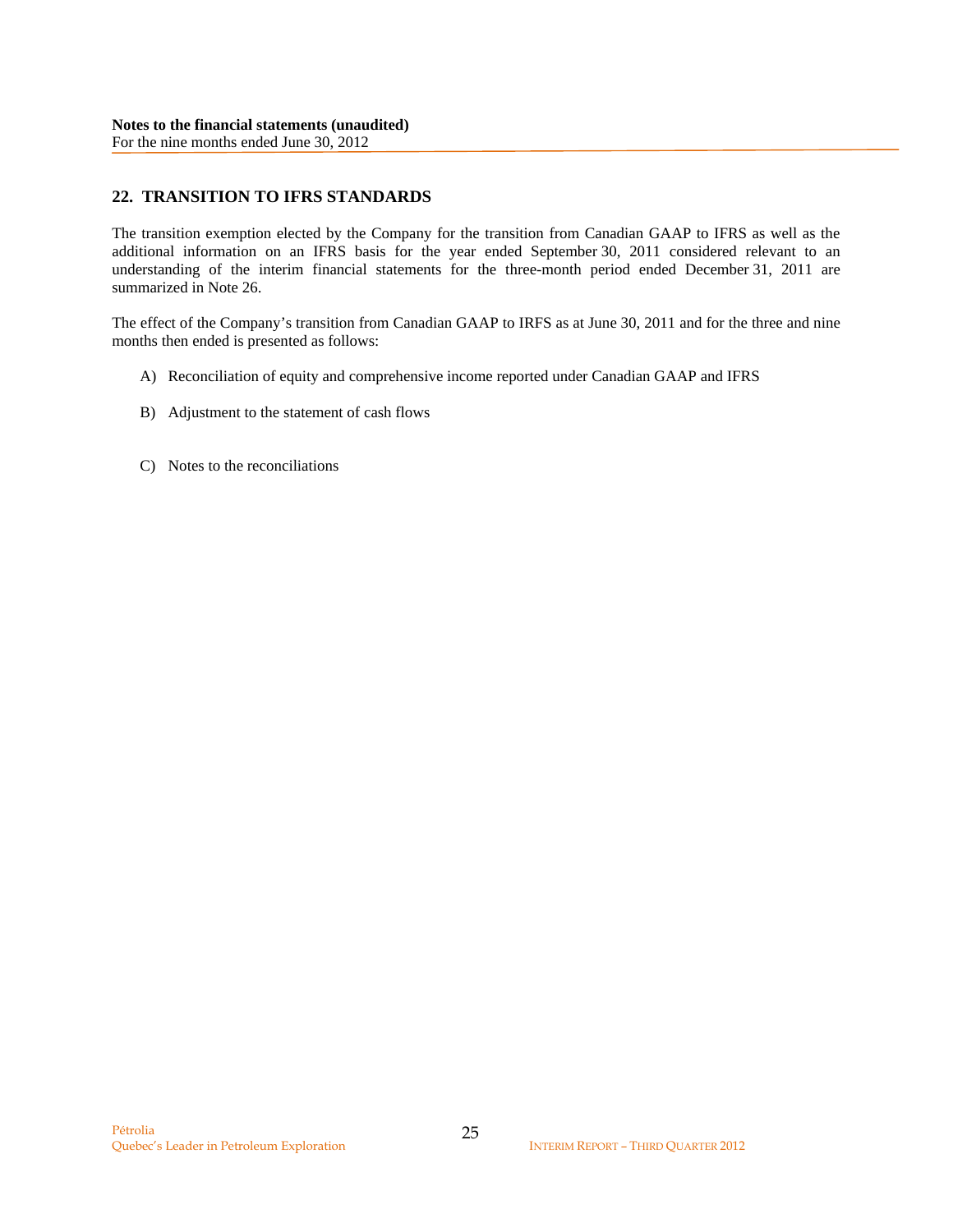For the nine months ended June 30, 2012

### *A) Reconciliation of equity and comprehensive income reported under Canadian GAAP and IFRS*

### **Statement of financial position as at June 30, 2011**

| <b>Canadian GAAP</b> items                          | <b>Previous Canadian</b><br><b>GAAP</b> |               | <b>Effect</b> of<br>transition to<br><b>IFRS</b> | <b>IFRS</b>              | <b>IFRS</b> items                                   |
|-----------------------------------------------------|-----------------------------------------|---------------|--------------------------------------------------|--------------------------|-----------------------------------------------------|
|                                                     | \$                                      |               | \$                                               | \$                       |                                                     |
| <b>ASSETS</b>                                       |                                         |               |                                                  |                          | <b>ASSETS</b>                                       |
| <b>CURRENT ASSETS</b>                               |                                         |               |                                                  |                          | <b>CURRENT</b>                                      |
| Cash and cash equivalents                           | 5,690,762                               |               |                                                  | 5,690,762                | Cash and cash equivalents                           |
| Receivables                                         | 3,628,483                               |               |                                                  | 3,628,483                | Receivables                                         |
| Inventories                                         | 67,248                                  |               |                                                  | 67,248                   | Inventories                                         |
| Prepaid expenses                                    | 54,374                                  |               |                                                  | 54,374                   | Prepaid expenses                                    |
| Investments cashable during the next fiscal<br>year | 754,331                                 |               |                                                  | 754,331                  | Investments cashable during the next<br>fiscal year |
|                                                     | 10,195,198                              |               |                                                  | 10,195,198               | Total current assets<br><b>NON-CURRENT</b>          |
| Capital assets                                      | 690,295                                 |               |                                                  | 690,295                  | Property, plant and equipment                       |
|                                                     |                                         | a)            | 25,519,059                                       | 25,524,055               | Exploration and evaluation assets                   |
|                                                     |                                         | $\mathbf{c})$ | 4,996                                            |                          |                                                     |
| Oil and gas properties                              | 3,158,029                               |               | (3,158,029)                                      | $\overline{\phantom{a}}$ |                                                     |
| Deferred exploration expenses                       | 22,361,030                              |               | (22,361,030)                                     |                          |                                                     |
|                                                     | 26,209,354                              |               | 4,996                                            | 26,214,350               | Total non-current assets                            |
|                                                     | 36,404,552                              |               | 4,996                                            | 36,409,548               | Total assets                                        |
|                                                     |                                         |               |                                                  |                          |                                                     |
| <b>LIABILITIES</b>                                  |                                         |               |                                                  |                          | <b>LIABILITIES</b>                                  |
| <b>CURRENT LIABILITIES</b>                          |                                         |               |                                                  |                          | <b>CURRENT</b>                                      |
| Trade and other payables                            | 1,361,776                               |               | $\overline{\phantom{0}}$                         | 1,361,776                | Suppliers and other creditors                       |
| Loan                                                | 2,243,310<br>3,605,086                  |               | $\overline{\phantom{a}}$<br>÷.                   | 2,243,310<br>3,605,086   | Loans and borrowings                                |
|                                                     |                                         |               |                                                  |                          | NON-CURRENT                                         |
| Future taxes                                        | 2,442,437                               |               | $\overline{a}$                                   | 2,442,437                | Deferred tax liabilities                            |
|                                                     | 6,047,523                               |               | $\overline{a}$                                   | 6,047,523                | <b>Total liabilities</b>                            |
|                                                     |                                         |               |                                                  |                          |                                                     |
| <b>SHAREHOLDERS' EQUITY</b>                         |                                         | b)            | 2,793,592                                        |                          | <b>EQUITY</b>                                       |
|                                                     |                                         | b)            | (637,500)                                        |                          |                                                     |
| Share capital                                       | 29,244,780                              | e)            | (28,315)                                         | 31,372,557               | Share capital                                       |
|                                                     |                                         |               | 185,264                                          |                          |                                                     |
| Contributed surplus - Stock options                 | 1,371,762                               | d)            | 903,797                                          | 2,460,823                | Other components of equity                          |
|                                                     |                                         |               |                                                  |                          |                                                     |
| Contributed surplus - Expired stock<br>options      | 903,797                                 | $\mathbf{d}$  | (903, 797)                                       |                          |                                                     |
|                                                     |                                         | b)            | (2,793,592)                                      |                          |                                                     |
|                                                     |                                         | c)            | (180, 268)                                       |                          |                                                     |
|                                                     |                                         | b)            | 637,500                                          |                          |                                                     |
| Deficit                                             | (1,163,310)                             | e)            | 28,315                                           | (3,471,355)              | Deficit                                             |
|                                                     | 30,357,029                              |               |                                                  | 30,362,025               | Total equity                                        |
|                                                     |                                         |               |                                                  |                          |                                                     |
|                                                     | 36,404,552                              |               |                                                  | 36,409,548               | Total liabilities and equity                        |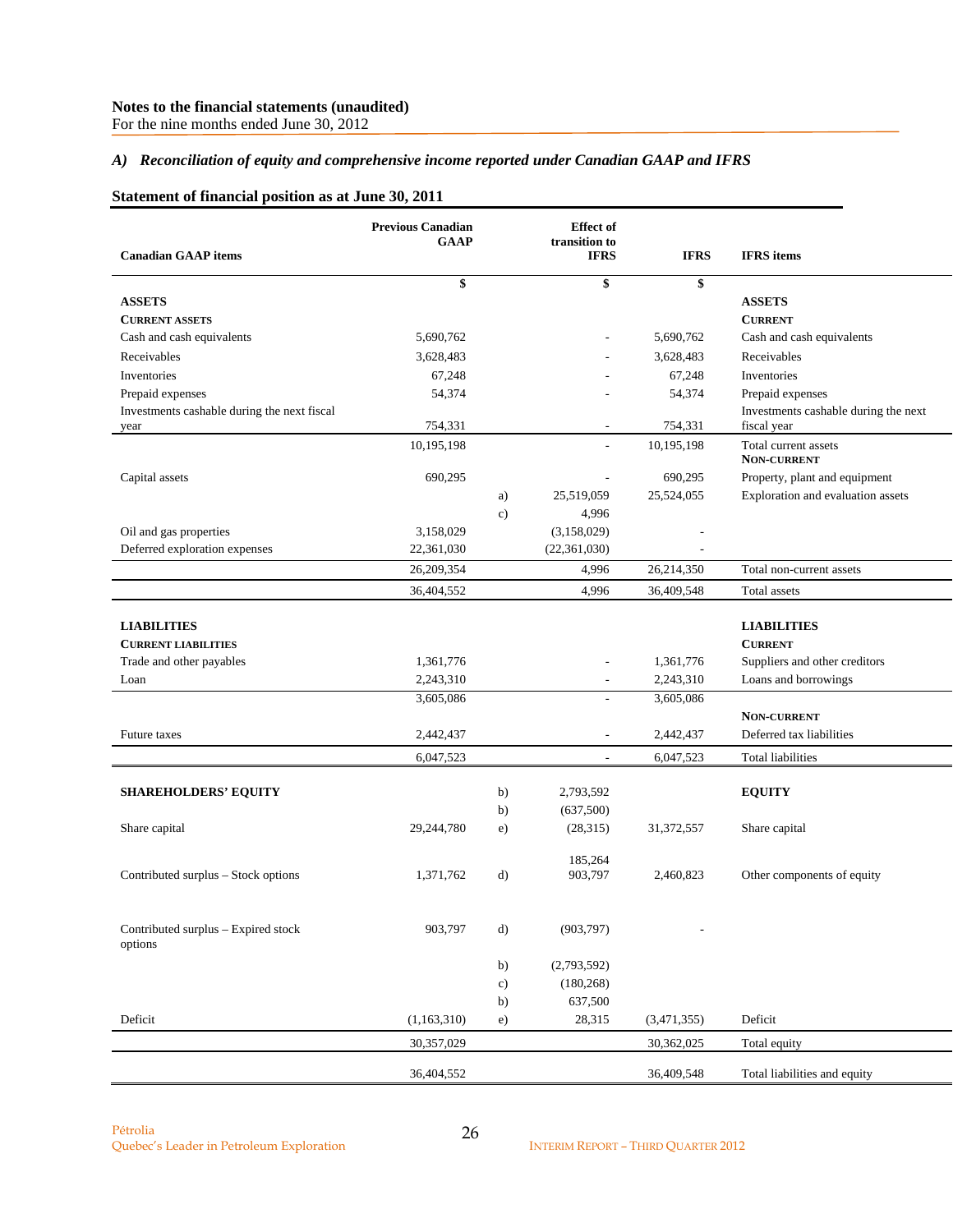For the nine months ended June 30, 2012

|  | Statement of income and comprehensive income for the three-month period ended June 30, 2011 |  |
|--|---------------------------------------------------------------------------------------------|--|
|  |                                                                                             |  |

| <b>Canadian GAAP</b> items                                 | <b>Previous</b><br><b>Canadian GAAP</b> | <b>Effect</b> of<br>transition to<br><b>IFRS</b> | <b>IFRS</b> | <b>IFRS</b> items                                                   |
|------------------------------------------------------------|-----------------------------------------|--------------------------------------------------|-------------|---------------------------------------------------------------------|
|                                                            | \$                                      | \$                                               | \$          |                                                                     |
| <b>REVENUE</b>                                             |                                         |                                                  |             | <b>OTHER REVENUE</b>                                                |
| Project management                                         | 17,708                                  |                                                  | 17,708      | Project management                                                  |
| Interest income                                            | 33,665                                  |                                                  | 33,665      | Revenue from cash a<br>nd cash equivalents                          |
|                                                            | 51,373                                  |                                                  | 51,373      |                                                                     |
| <b>OPERATING AND ADMINISTRATIVE</b><br><b>EXPENSES</b>     |                                         |                                                  |             | <b>ADMINISTRATIVE EXPENSES</b>                                      |
| Share-based compensation                                   | 160,750                                 | 183,875                                          | 344,625     | Share-based compensation                                            |
| Salaries and benefits                                      | 433,119                                 | ÷.                                               | 433,119     | Salaries and benefits                                               |
| Insurance                                                  | 15,569                                  |                                                  | 15,569      | Insurance                                                           |
| Travel                                                     | 43,816                                  |                                                  | 43,816      | Travel                                                              |
| Office supplies                                            | 15,297                                  |                                                  | 15,297      | Office supplies                                                     |
| Training                                                   | 1,300                                   |                                                  | 1,300       | Training                                                            |
| Board of Directors expenses                                | 48,840                                  |                                                  | 48,840      | Board of Directors fees                                             |
| Information for shareholders                               | 8,694                                   |                                                  | 8,694       | Information for shareholders                                        |
| Interest and bank fees                                     | 21,841                                  |                                                  | 21,841      | Interest and bank fees                                              |
| Office rent                                                | 31,999                                  |                                                  | 31,999      | Office rent                                                         |
| Promotion and entertainment                                | 16,582                                  |                                                  | 16,582      | Promotion and entertainment                                         |
| Professional fees                                          | 49,484                                  |                                                  | 49,484      | Professional fees                                                   |
| Telecommunications                                         | 5,402                                   |                                                  | 5,402       | Telecommunications                                                  |
| Depreciation of capital assets                             |                                         |                                                  |             | Depreciation of property, plant                                     |
|                                                            | 27,134                                  |                                                  | 27,134      | and equipment                                                       |
| Other expenses                                             | 102                                     |                                                  | 102         | Other expenses                                                      |
| Allocation to deferred exploration                         |                                         |                                                  |             | Allocation to exploration                                           |
| work                                                       | (268, 315)                              | $\overline{a}$                                   | (268, 315)  | and evaluation assets                                               |
| <b>OTHER ITEMS</b>                                         | 611,614                                 | 183,875                                          | 795,489     | <b>OTHER ITEMS</b>                                                  |
| Gain (loss) on disposal of interest in certain<br>licences | (71, 851)                               |                                                  | (71, 851)   | Gain (loss) on disposal of interest in<br>certain licences          |
|                                                            | (632,092)                               | 183,875                                          | (815,967)   |                                                                     |
| <b>EARNINGS BEFORE INCOME TAXES</b>                        |                                         |                                                  |             | NET INCOME BEFORE INCOME TAXES                                      |
| Future income taxes                                        | (143, 456)                              |                                                  | (143, 456)  | Deferred tax expense                                                |
| <b>NET INCOME AND COMPREHENSIVE</b><br><b>INCOME</b>       | (488, 636)                              |                                                  | (672, 511)  | <b>NET INCOME AND COMPREHENSIVE</b><br><b>INCOME FOR THE PERIOD</b> |
| <b>BASIC EARNINGS PER SHARE</b>                            | (0.010)                                 |                                                  | (0.013)     | <b>BASIC EARNINGS PER SHARE</b>                                     |
| <b>DILUTED EARNINGS PER SHARE</b>                          | (0.010)                                 |                                                  | (0.013)     | <b>DILUTED EARNINGS PER SHARE</b>                                   |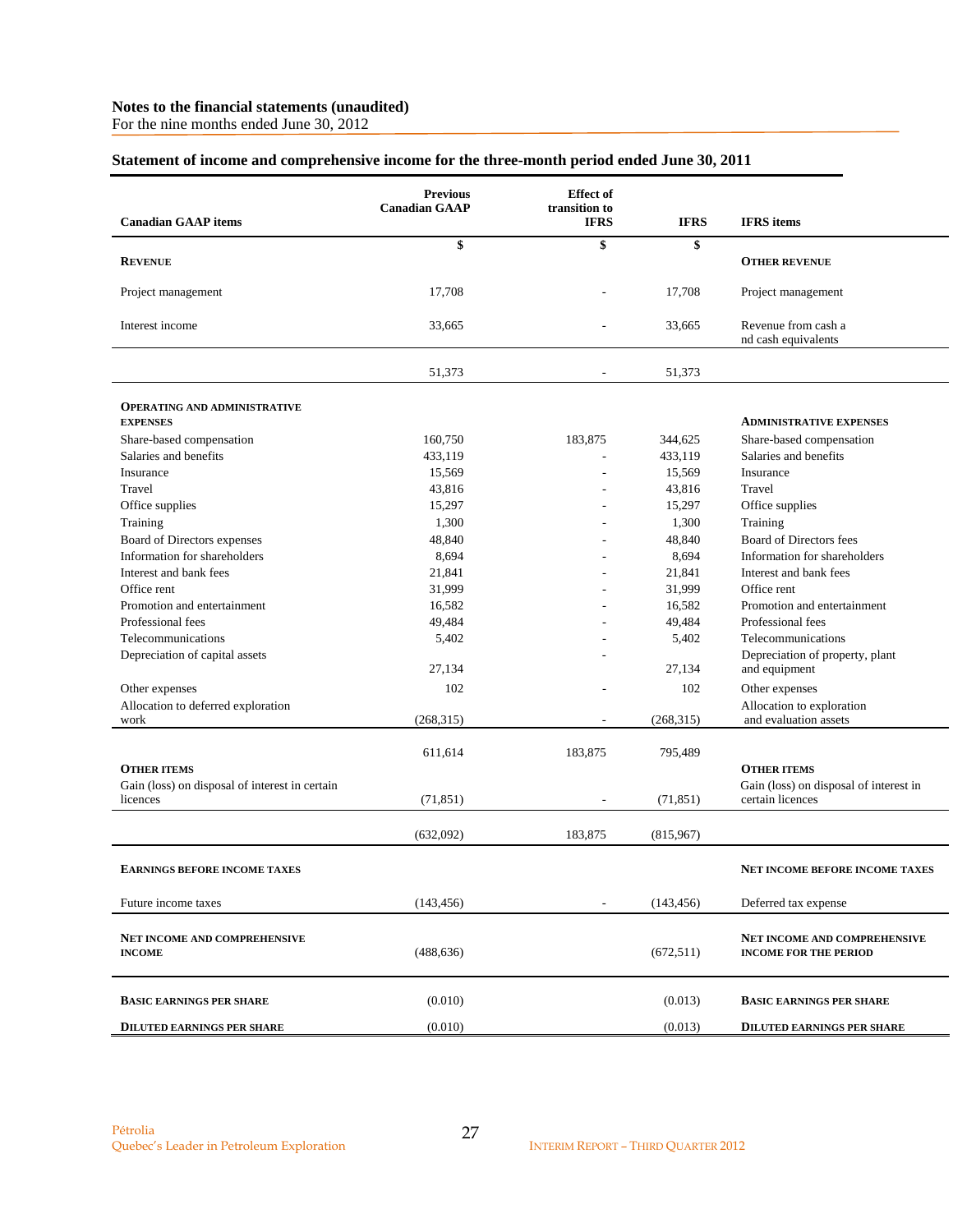For the nine months ended June 30, 2012

# **Statement of income and comprehensive income for the nine-month period ended June 30, 2011**

| <b>Canadian GAAP</b> items<br><b>IFRS</b><br><b>IFRS</b><br><b>IFRS</b> items<br>\$<br>\$<br>\$<br><b>REVENUE</b><br><b>OTHER REVENUE</b><br>17,708<br>17,708<br>Project management<br>Project management<br>Revenue from cash a<br>Interest income<br>85,574<br>85,574<br>nd cash equivalents<br>103,282<br>103,282<br><b>OPERATING AND ADMINISTRATIVE</b><br><b>EXPENSES</b><br><b>ADMINISTRATIVE EXPENSES</b><br>Share-based compensation<br>314,950<br>180,268<br>495,218<br>Share-based compensation<br>Salaries and benefits<br>1,253,256<br>1,253,256<br>Salaries and benefits<br>L,<br>42,475<br>42,475<br>Insurance<br>Insurance<br>÷,<br>137,012<br>137,012<br>Travel<br>Travel<br>Office supplies<br>54,016<br>54,016<br>Office supplies<br>6,713<br>Training<br>6,713<br>Training<br>108,034<br>108,034<br>Board of Directors fees<br>Board of Directors expenses<br>Information for shareholders<br>69,852<br>69,852<br>Information for shareholders<br>66,584<br>66,584<br>Interest and bank fees<br>Interest and bank fees<br>90,641<br>90,641<br>Office rent<br>Office rent<br>69,863<br>69,863<br>Promotion and entertainment<br>Promotion and entertainment<br>155,291<br>155,291<br>Professional fees<br>Professional fees<br>21,930<br>21,930<br>Telecommunications<br>Telecommunications<br>Depreciation of property, plant<br>Depreciation of capital assets<br>57,919<br>57,919<br>and equipment<br>Other expenses<br>78,525<br>78,525<br>Other expenses<br>Allocation to deferred exploration<br>Allocation to exploration<br>(808, 446)<br>(808, 446)<br>and evaluation assets<br>work<br>٠<br>1,666,615<br>180,268<br>1,846,883<br><b>OTHER ITEMS</b><br><b>OTHER ITEMS</b><br>Gain on disposal of interest in certain<br>Gain on disposal of interest in certain<br>5,386,457<br>5,386,457<br>licences<br>licences<br>÷,<br>5,386,457<br>5,386,457<br>3,823,124<br>(180, 268)<br>3,642,856<br><b>EARNINGS BEFORE INCOME TAXES</b><br>NET INCOME BEFORE INCOME TAXES<br>(1,219,204)<br>(1,219,204)<br>Future income taxes<br>Deferred tax expense |                                     | <b>Previous</b><br><b>Canadian GAAP</b> | <b>Effect</b> of<br>transition to |           |                              |
|-----------------------------------------------------------------------------------------------------------------------------------------------------------------------------------------------------------------------------------------------------------------------------------------------------------------------------------------------------------------------------------------------------------------------------------------------------------------------------------------------------------------------------------------------------------------------------------------------------------------------------------------------------------------------------------------------------------------------------------------------------------------------------------------------------------------------------------------------------------------------------------------------------------------------------------------------------------------------------------------------------------------------------------------------------------------------------------------------------------------------------------------------------------------------------------------------------------------------------------------------------------------------------------------------------------------------------------------------------------------------------------------------------------------------------------------------------------------------------------------------------------------------------------------------------------------------------------------------------------------------------------------------------------------------------------------------------------------------------------------------------------------------------------------------------------------------------------------------------------------------------------------------------------------------------------------------------------------------------------------------------------------------------------------------------------------------------|-------------------------------------|-----------------------------------------|-----------------------------------|-----------|------------------------------|
|                                                                                                                                                                                                                                                                                                                                                                                                                                                                                                                                                                                                                                                                                                                                                                                                                                                                                                                                                                                                                                                                                                                                                                                                                                                                                                                                                                                                                                                                                                                                                                                                                                                                                                                                                                                                                                                                                                                                                                                                                                                                             |                                     |                                         |                                   |           |                              |
|                                                                                                                                                                                                                                                                                                                                                                                                                                                                                                                                                                                                                                                                                                                                                                                                                                                                                                                                                                                                                                                                                                                                                                                                                                                                                                                                                                                                                                                                                                                                                                                                                                                                                                                                                                                                                                                                                                                                                                                                                                                                             |                                     |                                         |                                   |           |                              |
|                                                                                                                                                                                                                                                                                                                                                                                                                                                                                                                                                                                                                                                                                                                                                                                                                                                                                                                                                                                                                                                                                                                                                                                                                                                                                                                                                                                                                                                                                                                                                                                                                                                                                                                                                                                                                                                                                                                                                                                                                                                                             |                                     |                                         |                                   |           |                              |
|                                                                                                                                                                                                                                                                                                                                                                                                                                                                                                                                                                                                                                                                                                                                                                                                                                                                                                                                                                                                                                                                                                                                                                                                                                                                                                                                                                                                                                                                                                                                                                                                                                                                                                                                                                                                                                                                                                                                                                                                                                                                             |                                     |                                         |                                   |           |                              |
|                                                                                                                                                                                                                                                                                                                                                                                                                                                                                                                                                                                                                                                                                                                                                                                                                                                                                                                                                                                                                                                                                                                                                                                                                                                                                                                                                                                                                                                                                                                                                                                                                                                                                                                                                                                                                                                                                                                                                                                                                                                                             |                                     |                                         |                                   |           |                              |
|                                                                                                                                                                                                                                                                                                                                                                                                                                                                                                                                                                                                                                                                                                                                                                                                                                                                                                                                                                                                                                                                                                                                                                                                                                                                                                                                                                                                                                                                                                                                                                                                                                                                                                                                                                                                                                                                                                                                                                                                                                                                             |                                     |                                         |                                   |           |                              |
|                                                                                                                                                                                                                                                                                                                                                                                                                                                                                                                                                                                                                                                                                                                                                                                                                                                                                                                                                                                                                                                                                                                                                                                                                                                                                                                                                                                                                                                                                                                                                                                                                                                                                                                                                                                                                                                                                                                                                                                                                                                                             |                                     |                                         |                                   |           |                              |
|                                                                                                                                                                                                                                                                                                                                                                                                                                                                                                                                                                                                                                                                                                                                                                                                                                                                                                                                                                                                                                                                                                                                                                                                                                                                                                                                                                                                                                                                                                                                                                                                                                                                                                                                                                                                                                                                                                                                                                                                                                                                             |                                     |                                         |                                   |           |                              |
|                                                                                                                                                                                                                                                                                                                                                                                                                                                                                                                                                                                                                                                                                                                                                                                                                                                                                                                                                                                                                                                                                                                                                                                                                                                                                                                                                                                                                                                                                                                                                                                                                                                                                                                                                                                                                                                                                                                                                                                                                                                                             |                                     |                                         |                                   |           |                              |
|                                                                                                                                                                                                                                                                                                                                                                                                                                                                                                                                                                                                                                                                                                                                                                                                                                                                                                                                                                                                                                                                                                                                                                                                                                                                                                                                                                                                                                                                                                                                                                                                                                                                                                                                                                                                                                                                                                                                                                                                                                                                             |                                     |                                         |                                   |           |                              |
|                                                                                                                                                                                                                                                                                                                                                                                                                                                                                                                                                                                                                                                                                                                                                                                                                                                                                                                                                                                                                                                                                                                                                                                                                                                                                                                                                                                                                                                                                                                                                                                                                                                                                                                                                                                                                                                                                                                                                                                                                                                                             |                                     |                                         |                                   |           |                              |
|                                                                                                                                                                                                                                                                                                                                                                                                                                                                                                                                                                                                                                                                                                                                                                                                                                                                                                                                                                                                                                                                                                                                                                                                                                                                                                                                                                                                                                                                                                                                                                                                                                                                                                                                                                                                                                                                                                                                                                                                                                                                             |                                     |                                         |                                   |           |                              |
|                                                                                                                                                                                                                                                                                                                                                                                                                                                                                                                                                                                                                                                                                                                                                                                                                                                                                                                                                                                                                                                                                                                                                                                                                                                                                                                                                                                                                                                                                                                                                                                                                                                                                                                                                                                                                                                                                                                                                                                                                                                                             |                                     |                                         |                                   |           |                              |
|                                                                                                                                                                                                                                                                                                                                                                                                                                                                                                                                                                                                                                                                                                                                                                                                                                                                                                                                                                                                                                                                                                                                                                                                                                                                                                                                                                                                                                                                                                                                                                                                                                                                                                                                                                                                                                                                                                                                                                                                                                                                             |                                     |                                         |                                   |           |                              |
|                                                                                                                                                                                                                                                                                                                                                                                                                                                                                                                                                                                                                                                                                                                                                                                                                                                                                                                                                                                                                                                                                                                                                                                                                                                                                                                                                                                                                                                                                                                                                                                                                                                                                                                                                                                                                                                                                                                                                                                                                                                                             |                                     |                                         |                                   |           |                              |
|                                                                                                                                                                                                                                                                                                                                                                                                                                                                                                                                                                                                                                                                                                                                                                                                                                                                                                                                                                                                                                                                                                                                                                                                                                                                                                                                                                                                                                                                                                                                                                                                                                                                                                                                                                                                                                                                                                                                                                                                                                                                             |                                     |                                         |                                   |           |                              |
|                                                                                                                                                                                                                                                                                                                                                                                                                                                                                                                                                                                                                                                                                                                                                                                                                                                                                                                                                                                                                                                                                                                                                                                                                                                                                                                                                                                                                                                                                                                                                                                                                                                                                                                                                                                                                                                                                                                                                                                                                                                                             |                                     |                                         |                                   |           |                              |
|                                                                                                                                                                                                                                                                                                                                                                                                                                                                                                                                                                                                                                                                                                                                                                                                                                                                                                                                                                                                                                                                                                                                                                                                                                                                                                                                                                                                                                                                                                                                                                                                                                                                                                                                                                                                                                                                                                                                                                                                                                                                             |                                     |                                         |                                   |           |                              |
|                                                                                                                                                                                                                                                                                                                                                                                                                                                                                                                                                                                                                                                                                                                                                                                                                                                                                                                                                                                                                                                                                                                                                                                                                                                                                                                                                                                                                                                                                                                                                                                                                                                                                                                                                                                                                                                                                                                                                                                                                                                                             |                                     |                                         |                                   |           |                              |
|                                                                                                                                                                                                                                                                                                                                                                                                                                                                                                                                                                                                                                                                                                                                                                                                                                                                                                                                                                                                                                                                                                                                                                                                                                                                                                                                                                                                                                                                                                                                                                                                                                                                                                                                                                                                                                                                                                                                                                                                                                                                             |                                     |                                         |                                   |           |                              |
|                                                                                                                                                                                                                                                                                                                                                                                                                                                                                                                                                                                                                                                                                                                                                                                                                                                                                                                                                                                                                                                                                                                                                                                                                                                                                                                                                                                                                                                                                                                                                                                                                                                                                                                                                                                                                                                                                                                                                                                                                                                                             |                                     |                                         |                                   |           |                              |
|                                                                                                                                                                                                                                                                                                                                                                                                                                                                                                                                                                                                                                                                                                                                                                                                                                                                                                                                                                                                                                                                                                                                                                                                                                                                                                                                                                                                                                                                                                                                                                                                                                                                                                                                                                                                                                                                                                                                                                                                                                                                             |                                     |                                         |                                   |           |                              |
|                                                                                                                                                                                                                                                                                                                                                                                                                                                                                                                                                                                                                                                                                                                                                                                                                                                                                                                                                                                                                                                                                                                                                                                                                                                                                                                                                                                                                                                                                                                                                                                                                                                                                                                                                                                                                                                                                                                                                                                                                                                                             |                                     |                                         |                                   |           |                              |
|                                                                                                                                                                                                                                                                                                                                                                                                                                                                                                                                                                                                                                                                                                                                                                                                                                                                                                                                                                                                                                                                                                                                                                                                                                                                                                                                                                                                                                                                                                                                                                                                                                                                                                                                                                                                                                                                                                                                                                                                                                                                             |                                     |                                         |                                   |           |                              |
|                                                                                                                                                                                                                                                                                                                                                                                                                                                                                                                                                                                                                                                                                                                                                                                                                                                                                                                                                                                                                                                                                                                                                                                                                                                                                                                                                                                                                                                                                                                                                                                                                                                                                                                                                                                                                                                                                                                                                                                                                                                                             |                                     |                                         |                                   |           |                              |
|                                                                                                                                                                                                                                                                                                                                                                                                                                                                                                                                                                                                                                                                                                                                                                                                                                                                                                                                                                                                                                                                                                                                                                                                                                                                                                                                                                                                                                                                                                                                                                                                                                                                                                                                                                                                                                                                                                                                                                                                                                                                             |                                     |                                         |                                   |           |                              |
|                                                                                                                                                                                                                                                                                                                                                                                                                                                                                                                                                                                                                                                                                                                                                                                                                                                                                                                                                                                                                                                                                                                                                                                                                                                                                                                                                                                                                                                                                                                                                                                                                                                                                                                                                                                                                                                                                                                                                                                                                                                                             |                                     |                                         |                                   |           |                              |
|                                                                                                                                                                                                                                                                                                                                                                                                                                                                                                                                                                                                                                                                                                                                                                                                                                                                                                                                                                                                                                                                                                                                                                                                                                                                                                                                                                                                                                                                                                                                                                                                                                                                                                                                                                                                                                                                                                                                                                                                                                                                             |                                     |                                         |                                   |           |                              |
|                                                                                                                                                                                                                                                                                                                                                                                                                                                                                                                                                                                                                                                                                                                                                                                                                                                                                                                                                                                                                                                                                                                                                                                                                                                                                                                                                                                                                                                                                                                                                                                                                                                                                                                                                                                                                                                                                                                                                                                                                                                                             |                                     |                                         |                                   |           |                              |
| <b>INCOME</b><br><b>INCOME FOR THE PERIOD</b>                                                                                                                                                                                                                                                                                                                                                                                                                                                                                                                                                                                                                                                                                                                                                                                                                                                                                                                                                                                                                                                                                                                                                                                                                                                                                                                                                                                                                                                                                                                                                                                                                                                                                                                                                                                                                                                                                                                                                                                                                               | <b>NET INCOME AND COMPREHENSIVE</b> | 2,603,920                               | (180, 268)                        | 2,423,652 | NET INCOME AND COMPREHENSIVE |
| 0.052<br>0.048<br><b>BASIC EARNINGS PER SHARE</b><br><b>BASIC EARNINGS PER SHARE</b>                                                                                                                                                                                                                                                                                                                                                                                                                                                                                                                                                                                                                                                                                                                                                                                                                                                                                                                                                                                                                                                                                                                                                                                                                                                                                                                                                                                                                                                                                                                                                                                                                                                                                                                                                                                                                                                                                                                                                                                        |                                     |                                         |                                   |           |                              |
| 0.046<br>0.043<br><b>DILUTED EARNINGS PER SHARE</b><br><b>DILUTED EARNINGS PER SHARE</b>                                                                                                                                                                                                                                                                                                                                                                                                                                                                                                                                                                                                                                                                                                                                                                                                                                                                                                                                                                                                                                                                                                                                                                                                                                                                                                                                                                                                                                                                                                                                                                                                                                                                                                                                                                                                                                                                                                                                                                                    |                                     |                                         |                                   |           |                              |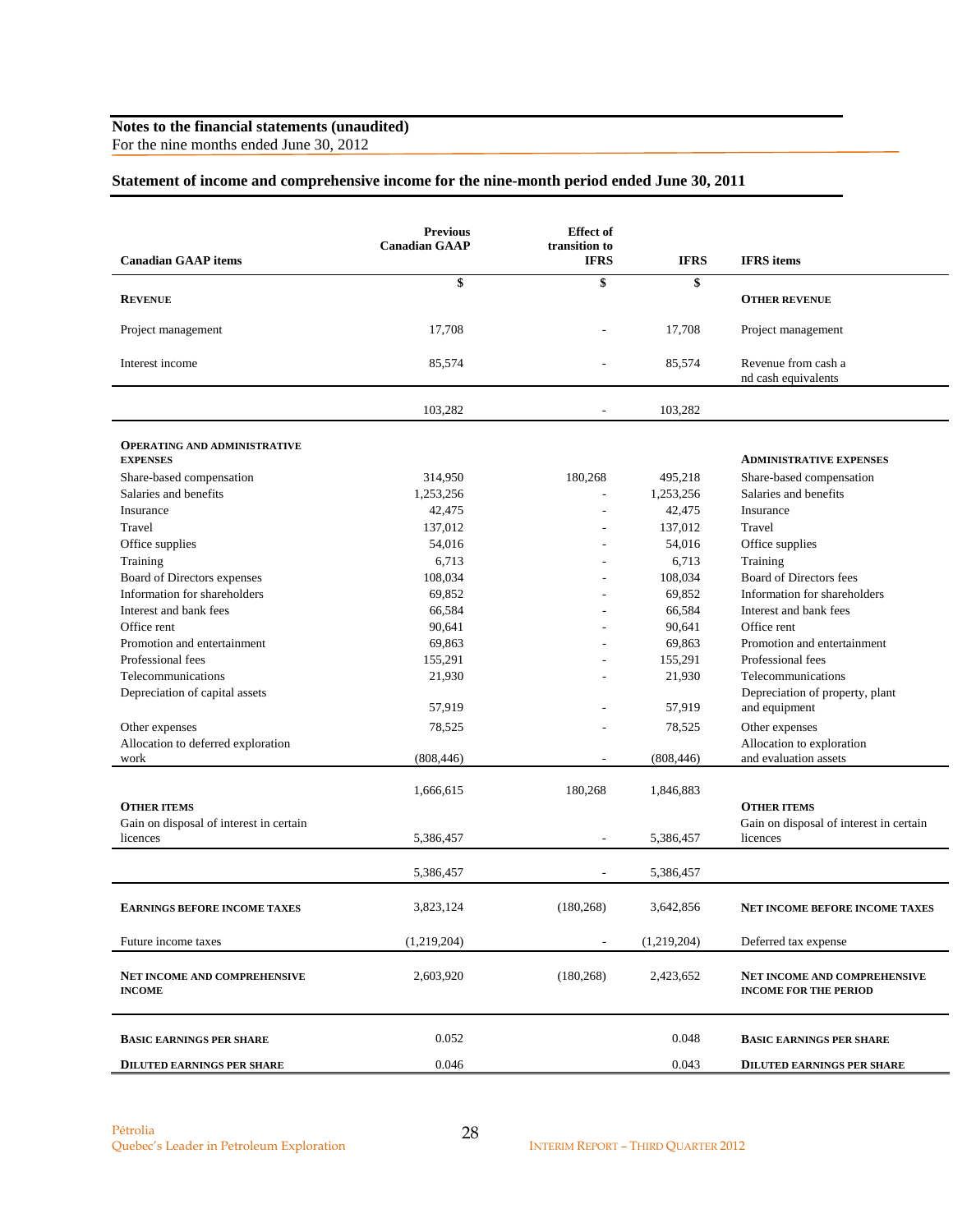### *B) Statement of cash flows*

Under Canadian GAAP, interest paid and received was presented in the notes. Under IFRS, interest is classified under investing and financing activities. There are no other material adjustments to the statements of cash flows. The components of cash and cash equivalents under previous Canadian GAAP are similar to those presented under IFRS.

#### *C) Notes to the reconciliations*

The following notes explain the principal differences between previous Canadian GAAP and the IFRS accounting policies applied by the Company.

### *a) Exploration and evaluation assets*

The items "Oil and gas properties" and "Deferred exploration costs" have been grouped for presentation purposes under "Exploration and evaluation assets."

### *b) Accounting for flow-through shares*

Under previous Canadian GAAP, the entire proceeds received on the issuance of flow-through shares were credited to share capital. When the tax deductions associated with exploration expenditures were renounced for income tax purposes, a deferred tax liability was recognized for the taxable temporary difference that arose, and the related charges were treated as share issuance costs.

Under IFRS, the issuance of flow-through shares is accounted for similarly to the issuance of a compound financial instrument. The liability component represents the obligation to revert the tax benefit to the investors. Proceeds from the issuance of shares by flow-through private placements are allocated between shares issued and a liability using the residual method. Proceeds are first allocated to shares according to the quoted price of existing shares at the time of issuance and any residual in the proceeds is allocated to the liability. The liability component is reversed in income as recovery of deferred income taxes when the eligible expenses are incurred.

As there is no exemption under IFRS 1 for first-time adopters regarding flow-through shares, the treatment under IFRS needs to be applied retroactively.

#### *Effect:*

Eligible expenses having been incurred, a liability of \$637,500 was transferred from share capital to retained earnings on October 1, 2010. In addition, the deferred tax liability, at \$2,793,592, was also transferred from share capital to retained earnings.

#### *c) Share-based payments*

Under previous Canadian GAAP, the fair value of share-based awards with graded vesting was calculated using the straight-line method over the length of service required for vesting. Forfeitures of stock options were recognized as they occurred.

Under IFRS 2, each tranche of a share-based award with different vesting dates is considered a separate grant for the fair value calculation. Each award is recognized according to the foregoing. In addition, the Company is required to estimate the number of forfeitures, which is reviewed if subsequent information indicates that the actual number of share-based payments is probably different from the estimated number.

The Company decided not to retroactively apply IFRS 2—"Share-based Payment"—to stock options granted before November 7, 2002, or to options granted after November 7, 2002, whose rights became acquired before the transition date.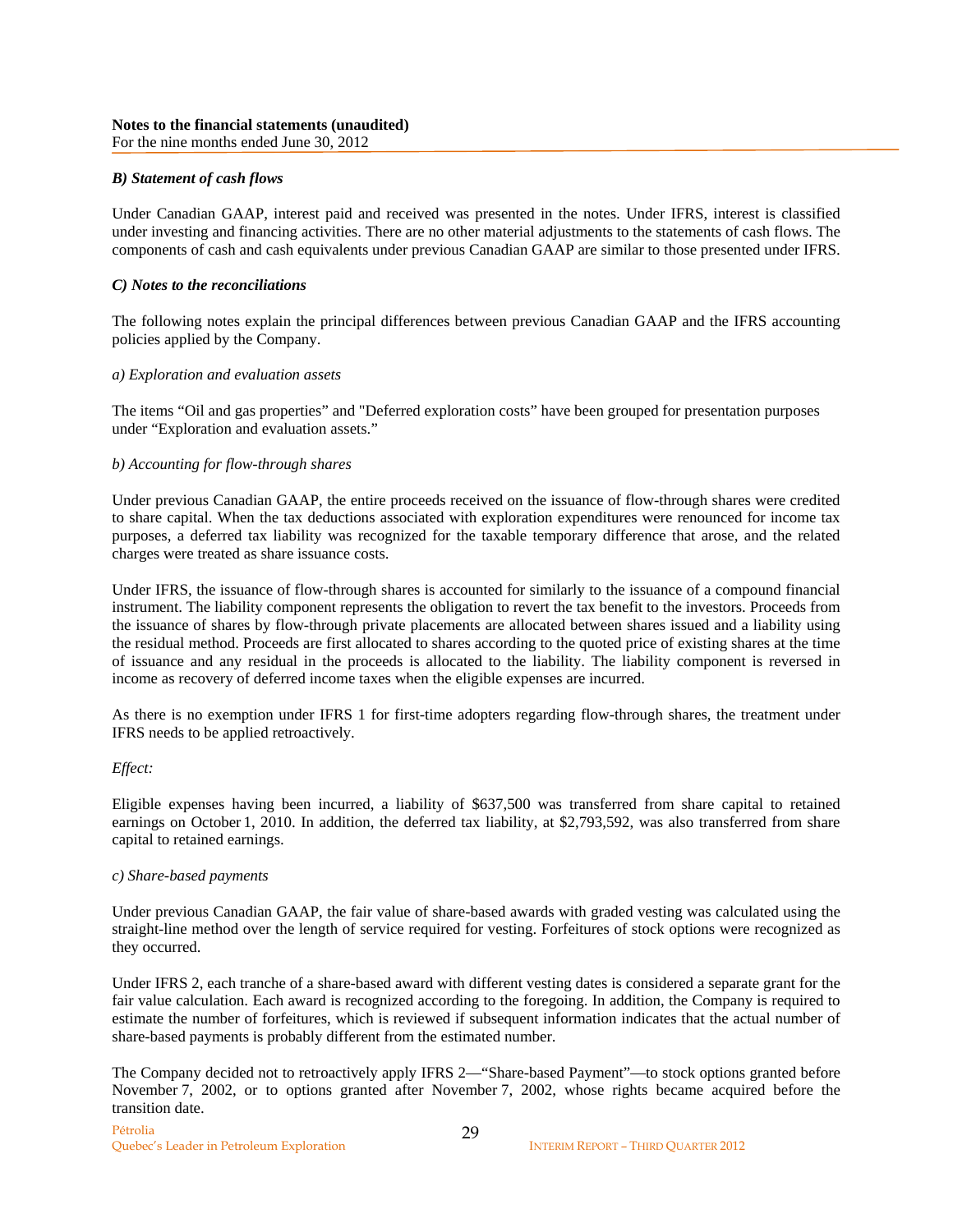### *Effect:*

There was no effect at October 1, 2010.

On June 30, 2011, an increase of \$183,875 in share-based compensation was recorded in income for the period.

### *d) Presentation differences*

Certain presentation differences between the accounting practices in effect before the changeover and IFRS have no effect on the income presented or on equity, specifically regarding contributed surplus – expired stock options.

As the following tables show, some items are described differently in IFRS (renamed) compared to the previous GAAP terms. These presentation differences have no effect on the comprehensive income presented or on shareholders' equity.

### *e) Change in rates used to calculate deferred income taxes*

Under previous Canadian GAAP, an entity had to show in income the changes previously brought to tax rates and tax laws for amounts previously recognized in other items of comprehensive income or equity.

IFRS requires that certain items be directly recognized in equity, notably a change in the tax rate or other tax rule that affects a deferred tax asset or liability related to an item that was previously recognized in equity.

*Effect:* 

On October 1, 2010, the amount of \$28,315 was transferred from retained earnings to share capital.